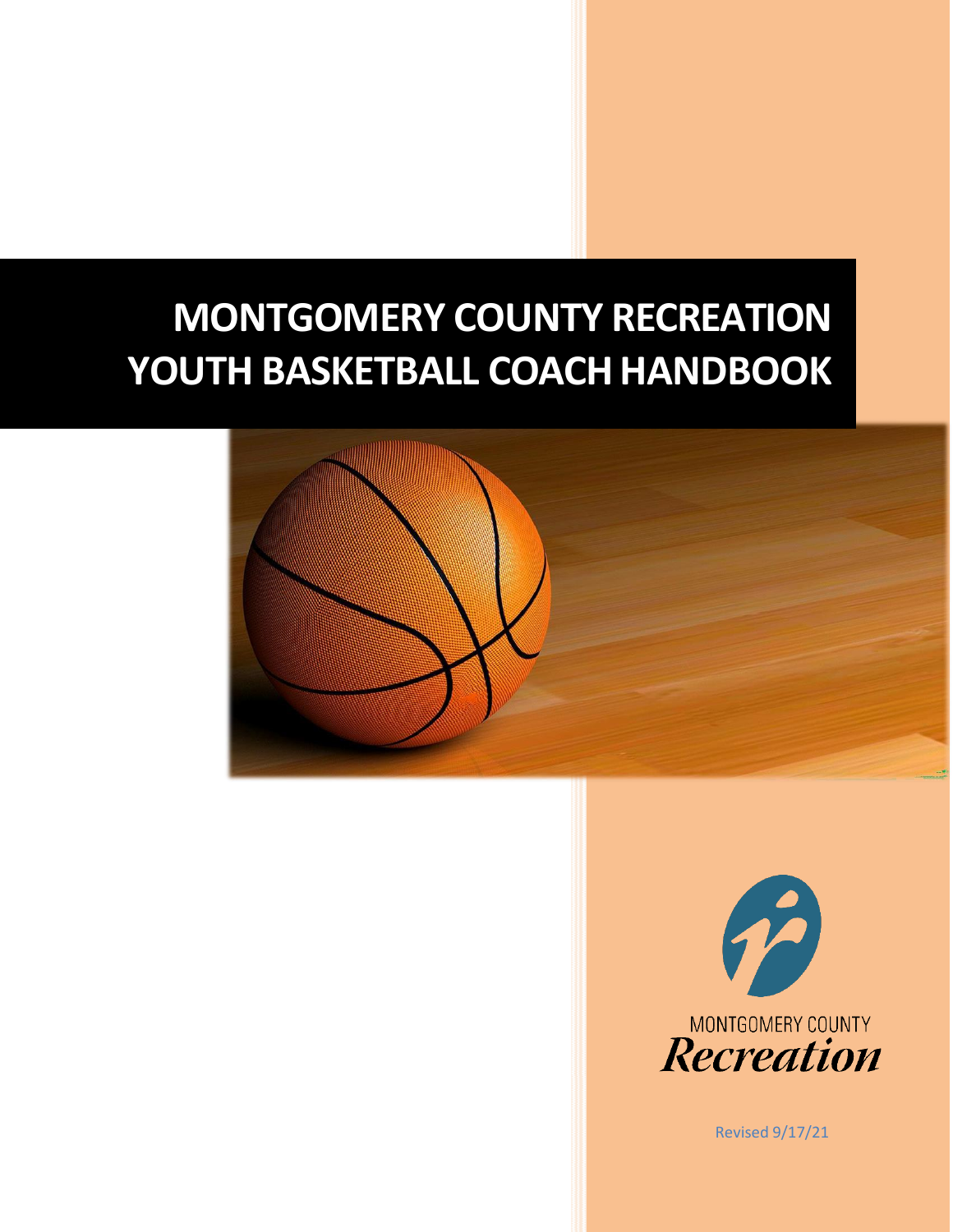## Contents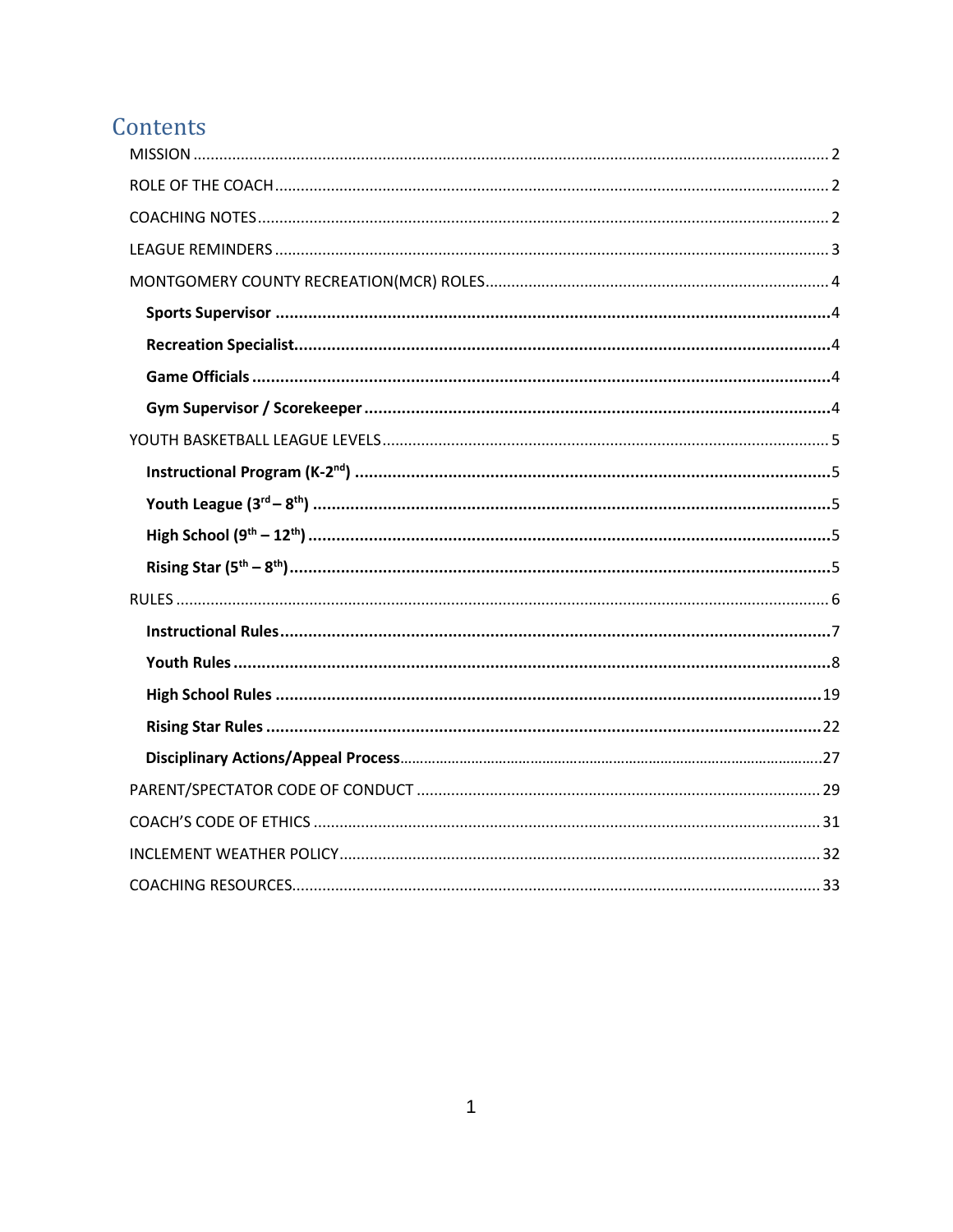## MISSION

<span id="page-2-0"></span>The mission of Montgomery County Recreation's youth basketball program is to provide players a safe and fun environment to learn the fundamentals of basketball, teamwork, sportsmanship, confidence, and discipline. MCR's goal is to foster positive parental involvement and ensure all participants are treated with respect.

## ROLE OF THE COACH

<span id="page-2-1"></span>Coaches will introduce players to the fundamentals of basketball and appropriate sport terminology. Coaching is not about winning and losing. The primary reason children participate in MCR's program is to have fun! For some players this will be their first experience playing on a team. The emphasis should be on finding teachable moments and encouraging players. Players should understand it is okay to make mistakes. Coaches should create a fun environment by providing positive feedback, teaching, encouraging good sportsmanship, demonstrating fundamental basketball, treating players fairly and equally, and promoting teamwork.

## COACHING NOTES

- <span id="page-2-2"></span>1) Coaches must be clearly identifiable as a head coach or assistant coach to staff and officials. There must be at least one (1) coach present per game. No team can have more than two (2) coaches during any game.
- **2)** All coaches are required to submit a background check to Montgomery County Recreation (MCR) and are subject to approval. In the event a coach is not approved, he/she will be notified. **BOTH HEAD AND ASSISTANT COACHES MUST BE FINGERPRINTED THROUGH MCR.**
- 3) All coaches must agree to implement all policies, responsibilities, and coaching expectations established by MCR.
- 4) The coach is the main contact between MCR and the players. The coach is responsible for communicating information regarding practices, games, locations, and any other team concerns.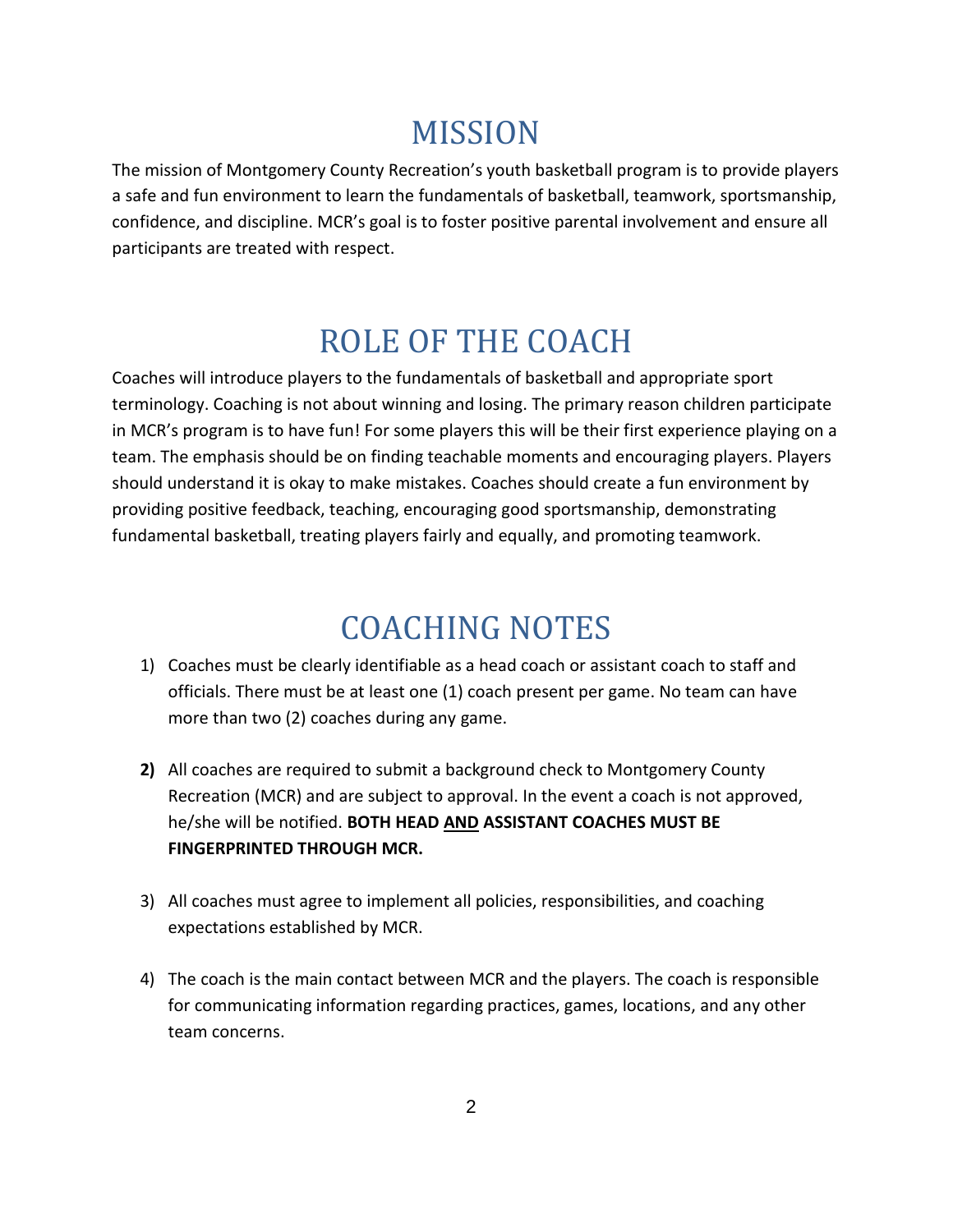- 5) Coaches are responsible for reinforcing positive spectator behavior with the team's spectators. The officials are required to communicate or address any spectatorissues with the head coach and not the spectator.
- 6) Head coaches are required to hold a preseason meeting with parents to communicate MCR's code of conduct, rules, and responsibilities.
- 7) Coaches are responsible for displaying good behavior and sportsmanship at all times to serve as an example for players and spectators.
- 8) Only the head coach and/or the assistant coach can sit on the bench during a game. Any violation of this rule may result in a forfeit if the violation is not immediately addressed by removing the person from the bench area.
- 9) No coach may leave the bench area to discuss and/or dispute with an official or staff. Failure to comply may result in ejection and/or suspension.
- 10) All coaches are expected to always be good role models for players. The goal of the recreational program is to have all coaches teach skill development and encourage players to be active and have fun.

## LEAGUE REMINDERS

- <span id="page-3-0"></span>1) Players must play in their current grade or above. Players cannot play down a grade.
- 2) Players and/or teams may only "play up" one grade level (i.e. a  $3rd$  grader could play in the 4th grade league)
- 3) If a player's eligibility is questioned, MCR can request a copy of the participant's report card.
- 4) For safety, jewelry cannot be worn during games.
- 5) T-shirts are provided for each player in the instructional and grades 3-8 winter youth league. Each player must wear the provided shirt during games. T-shirts may not be altered.
- 6) Ensure players list the head coach during the registration process to ensure he/she is assigned to the appropriate team.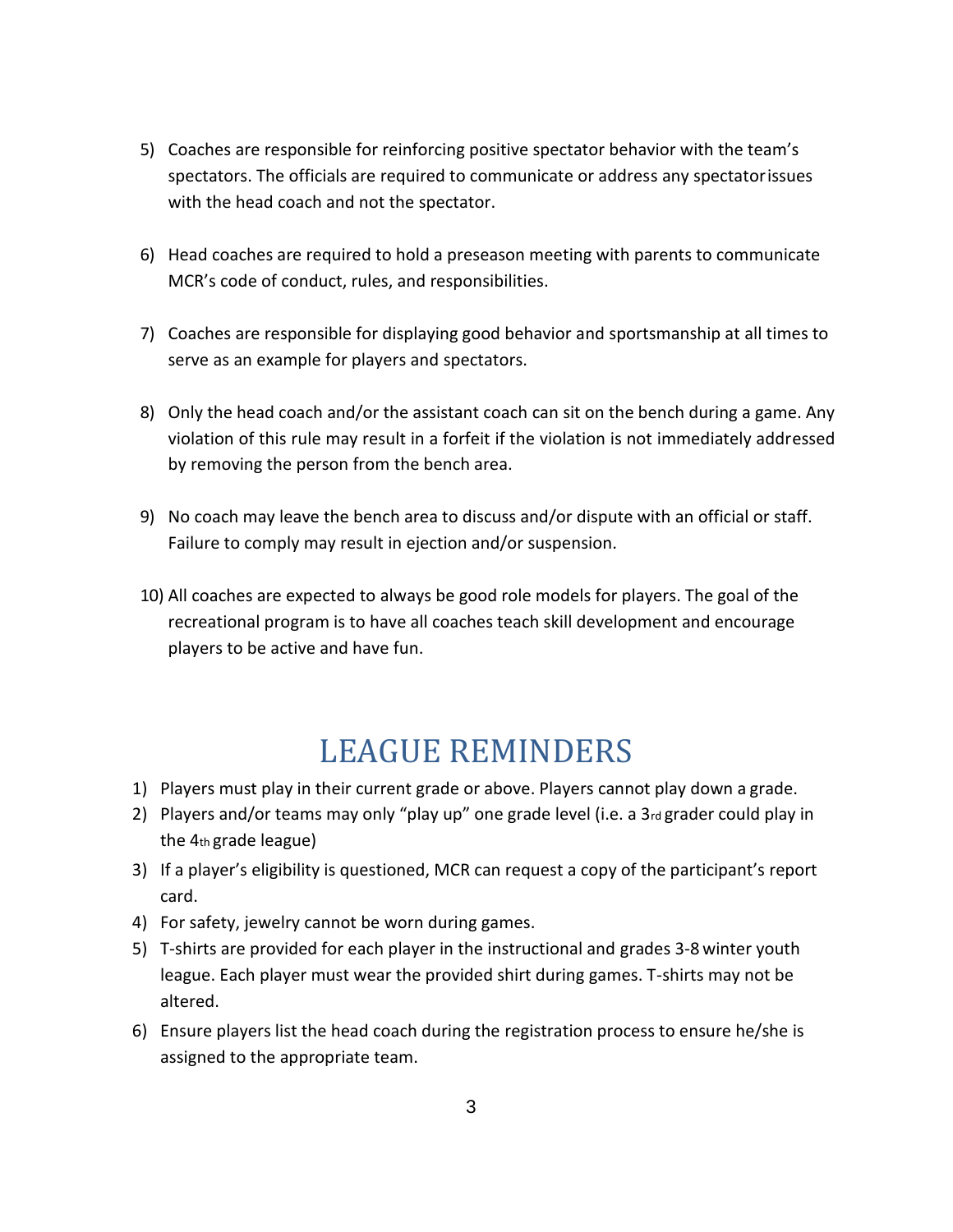# <span id="page-4-0"></span>MONTGOMERY COUNTY RECREATION(MCR) ROLES

#### **Sports Supervisor**

<span id="page-4-1"></span>The sports supervisor is a full-time MCR employee responsible for the overall coordination of all Montgomery County Recreation's youth and adult sport leagues and programs.

#### **Recreation Specialist**

<span id="page-4-2"></span>The recreation specialist is a full-time MCR employee responsible for coordinating and facilitating any assigned league/program. He/she assigns practice times and locations, creates game schedules, schedules gym staff, and communicates all relevant information to volunteer coaches.

#### **Game Officials**

<span id="page-4-3"></span>Game officials are contract or seasonal employees who are either certified by the International Association of Approved Basketball Officials (IAABO) or trained seasonal MCR staff. A game official makes all final decisions on the court. Although two officials are assigned to league games (3<sup>rd</sup> - 12<sup>th</sup> grade only), a game can be played with one trained official (3<sup>rd</sup>-4<sup>th</sup> grade) or one certified IAABO official.

#### **Gym Supervisor / Scorekeeper**

<span id="page-4-4"></span>Gym supervisors or scorekeepers are MCR seasonal employees who are responsible for enforcing league rules and reinforcing positive coach, player, and spectator behavior. Responsibility also includes keeping game time and score and reporting to the league's assigned Recreation Specialist.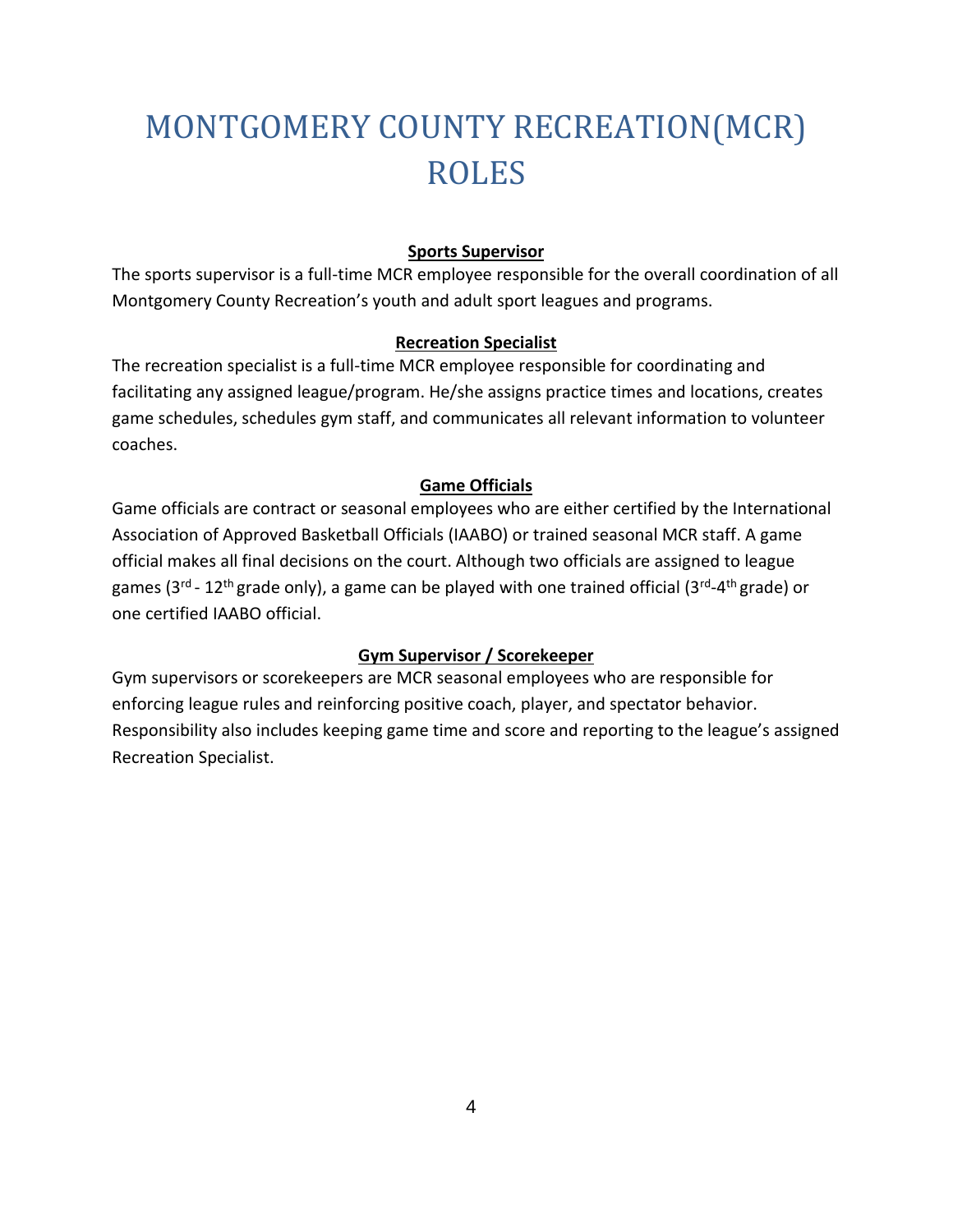## <span id="page-5-0"></span>YOUTH BASKETBALL LEAGUE LEVELS

#### <span id="page-5-1"></span>**Instructional League (K - 2 nd)**

The instructional basketball program is a non-competitive beginner league for boys and girls emphasizing fundamentals, basic skills, good sportsmanship, and fun. Four one-hour practices and four scrimmages are provided on Saturdays during the winter season at various gym locations throughout Montgomery County. Baskets are lowered to 8 feet and game shirts are provided.

#### <span id="page-5-2"></span>**Youth League (3rd – 8 th)**

The 3<sup>rd</sup> through 8<sup>th</sup> grade league is a countywide non-competitive league for boys and girls. Each team is assigned a one-hour practice one evening per week. Two teams will be assigned per gym. Games are played on Saturdays and Sundays, depending on the specific league. All teams receive an eight-game schedule. Grades 3 through 4, jerseys are provided.

#### <span id="page-5-3"></span>**High School**  $(9<sup>th</sup> – 12<sup>th</sup>)$

The 9<sup>th</sup> through 12<sup>th</sup> grade league is a recreational basketball league for high school youth that fosters development of basketball fundamentals while also advancing skills in teamwork, discipline, friendship and sportsmanship. The league provides an opportunity for high school players (varsity, junior varsity, and novice) to play eight games on Saturdays or Sundays and practice one night per week for an hour. Games are officiated by certified IABBO officials. Baskets are set to 10 feet high and game jerseys are provided.

#### <span id="page-5-4"></span>**Rising Star (5th – 8 th)**

The Rising Star league is a competitive league for 5<sup>th</sup> through 8<sup>th</sup> grade teams. Rising Star is intended for highly skilled teams. All teams are pre-formed, and games are officiated by certified IAABO officials. Coaches must coordinate/provide practice times and uniforms for the team.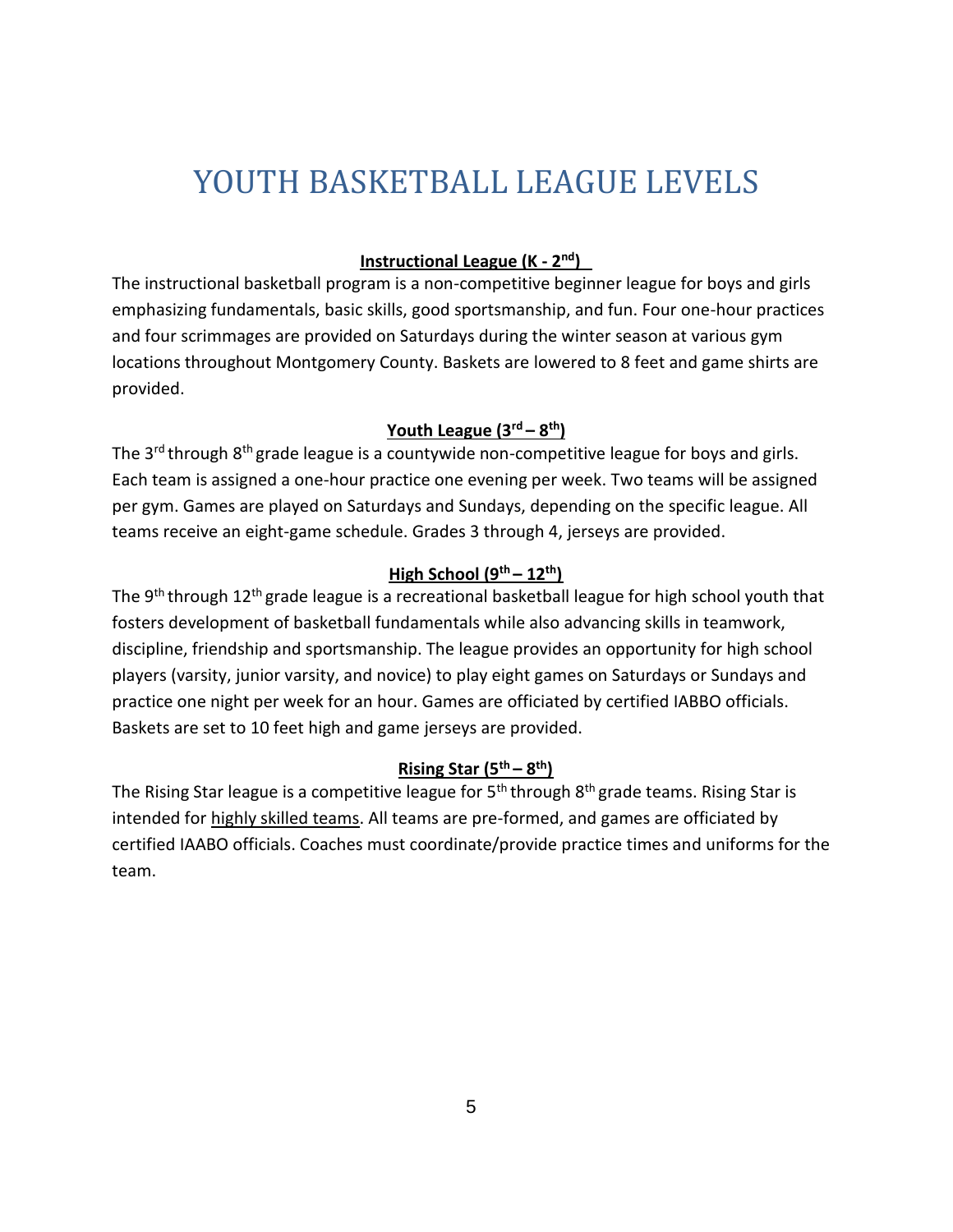# <span id="page-6-0"></span>RULES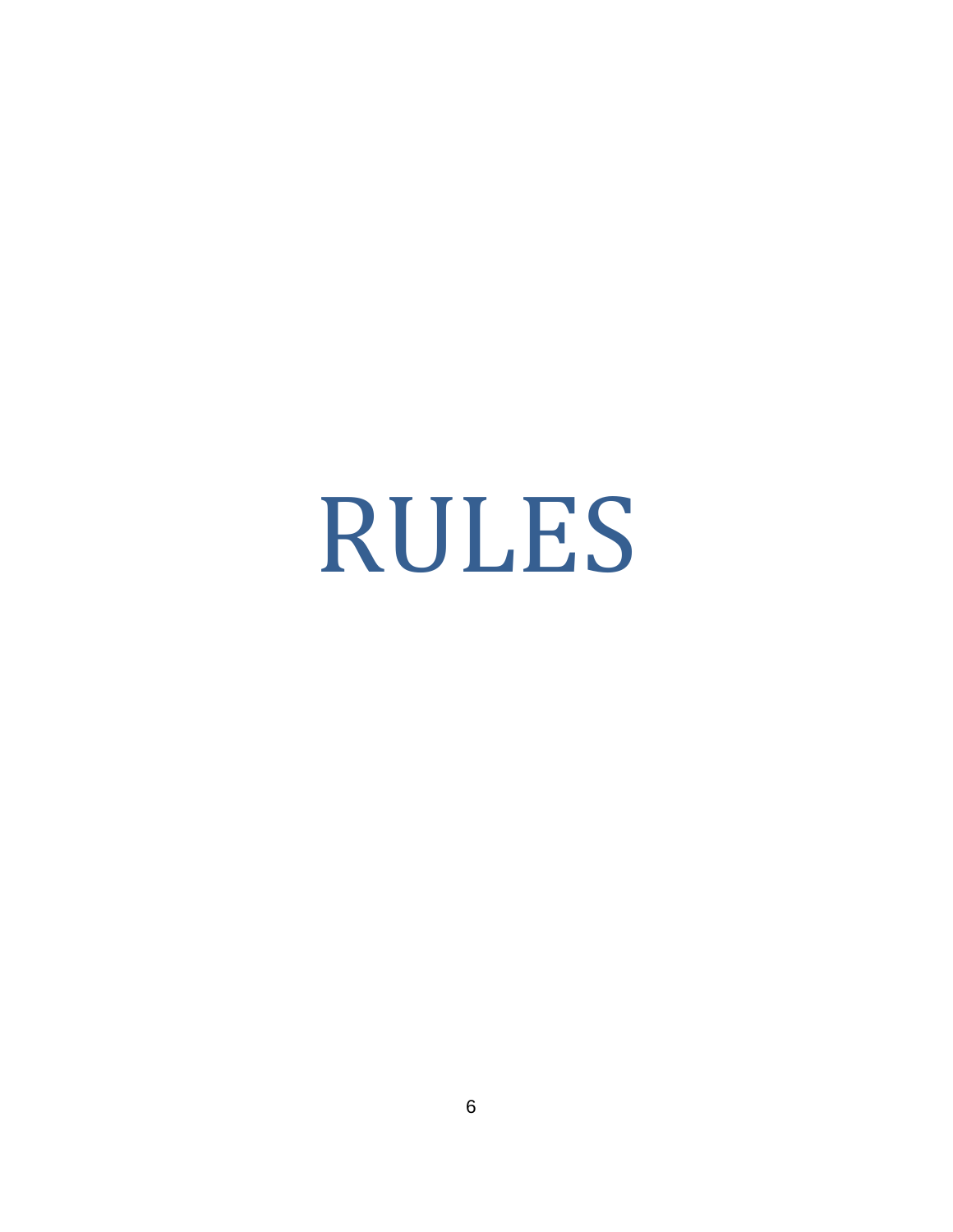## <span id="page-7-0"></span>**Instructional Rules (K-2nd)**

Scrimmages are intended as an extension of the practice sessions. Participants can use the skills they have learned in a game situation. Please do not keep score or standings but encourage the team to have fun.

1. Kindergarten and first graders will break into 2 groups and play 2 half court (using side baskets) games – 4 on 4. There will be one referee per gym. A coach and/or parent is responsible for overseeing one of the games. The referee will keep time for the whole gym and switch sides at half time.

2. Second graders will play one game using the full court – 5 on 5. For combined 1st and 2nd grade leagues, the default format is one full court, 5 on 5 game.

3. Basketball rim heights should be set to 8 feet for all kindergarten through second grade games. Junior (27.5") basketballs should be used.

4. Games consist of four (4) – eight-minute quarters. Time stops on foul shots and time-outs. Teams may have two (2) one-minute time-outs per game.

5. Each player must play two (2) quarters from start to finish for rosters of 10 players. For teams with more or less than 10 players, rotate playing time each week to provide an equal opportunity for all players. Teams should have no more than 12 players. No child should play every quarter of every game.

6. Use a foul line approximately 2 feet in front of the regulation foul line.

7. There are no back court violations.

8. No pressing or double-teaming. MCR encourages teams to play a man-to-man defense once the ball crosses into the offensive front court. Teams may want to have a lineup at the beginning of each quarter to assign each player a "man" to cover.

9. There are no 3-point shots.

10. RELAX, BE COOL, AND HAVE FUN!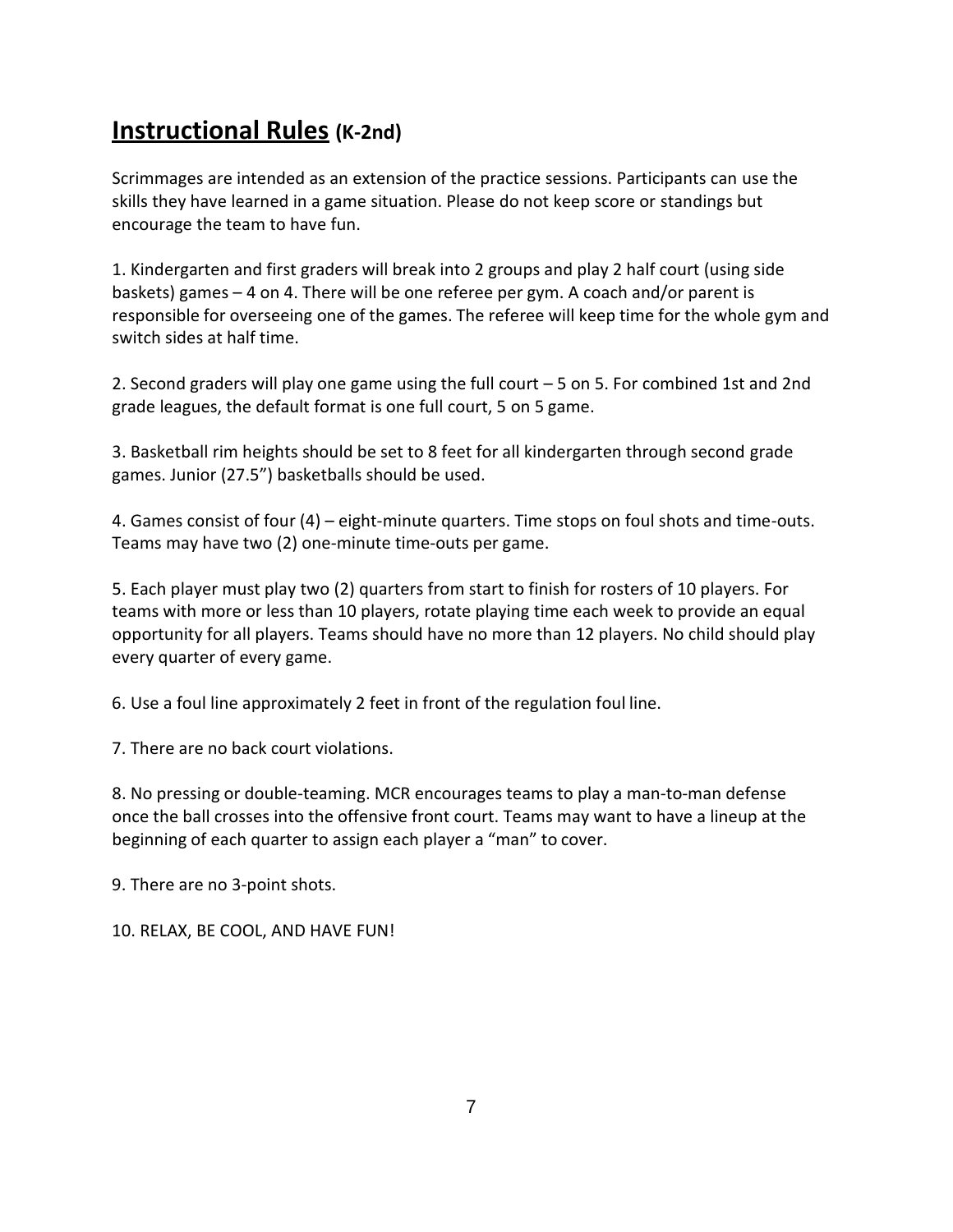### **Youth Rules (3RD - 8TH)**

#### **ARTICLE I - Goals**

The Montgomery County Recreation sponsors separate basketball leagues for boys and girls. The purpose of the leagues shall be to provide an opportunity for Montgomery County youth, within the prescribed grade limits, to learn the fundamentals of basketball, and, under competent leadership, to enjoy participation and competition in these organized leagues. Objectives shall include the development of positive social values and character traits; good citizenship; physical and mental health; and a knowledge, appreciation, and interest in basketball. It is our goal to instill the will to win and the courage to accept defeat or disappointment, with emphasis on fair play and sportsmanlike conduct. The rules, as specified by the League Office, will always govern practices and games.

#### ARTICLE II - Teams

#### Section A

The league requires that players must play within their grade level. Exceptions will occur only when authorized by the League Office. Age groupings are as follows, provided adequate numbers exist, otherwise grades may be combined:

Third Grade Fourth Grade Fifth Grade Sixth Grade Seventh Grade Eighth Grade

#### Section B

**The League Office reserves the right to permit a team to participate in the league with fewer or more players than the maximum, depending on registration**. The League Office reserves the right to place players (free agents) on rosters, for any given reason, regardless of roster size. The League Office reserves the right to penalize teams who refuse to accept individual players assigned by the League Office. Teams in grades 3rd-8th will have a maximum roster of 12 players. **Players cannot be CUT from a team**.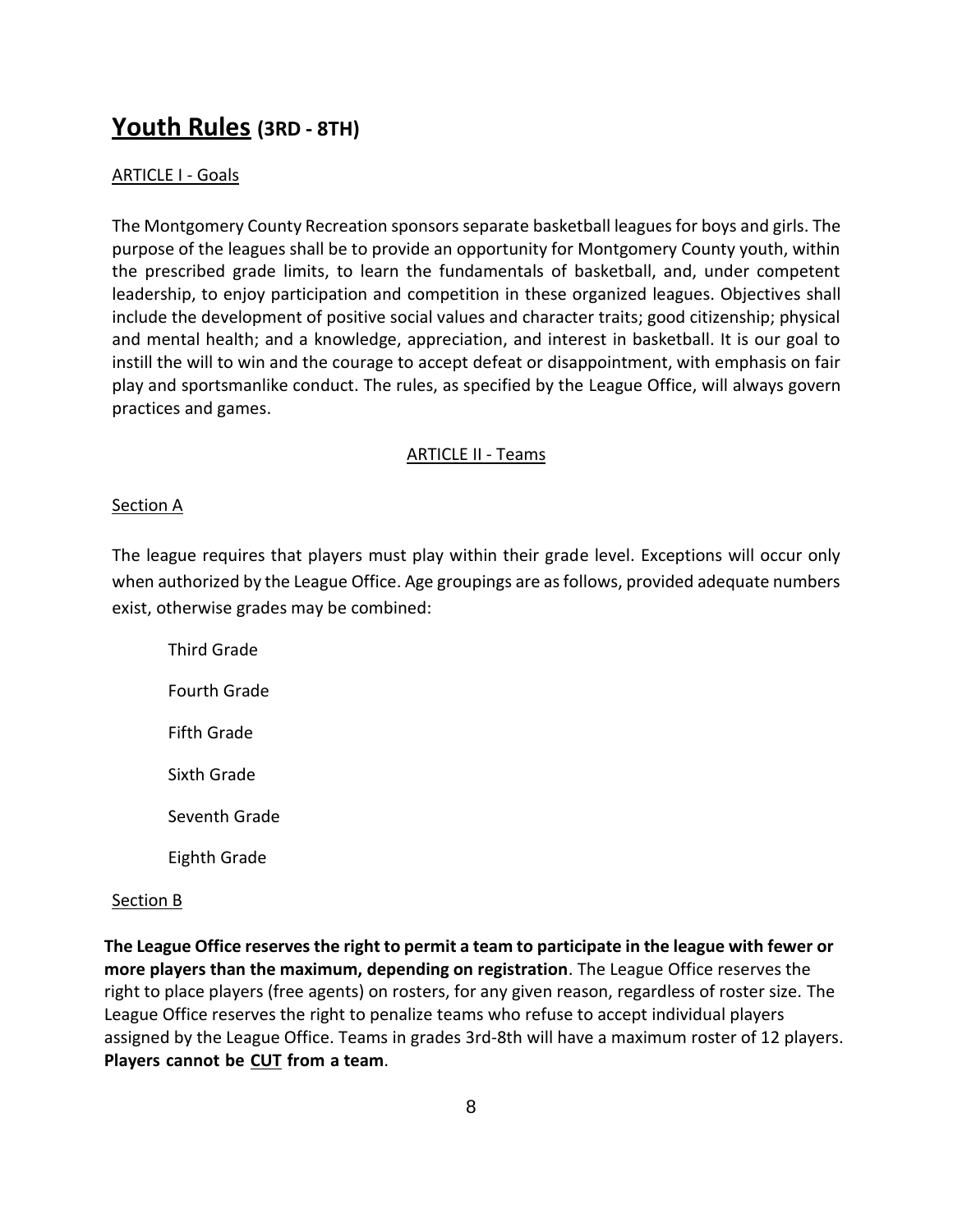When possible, teams in grades 4th-8th will be distributed between two divisions: Entry Level (new team orteam below .500 record last year) or Intermediate Level (returning team with above .500 record last year). Returning teams that won the Entry Level division in the previous season will move into the Intermediate Level unless the League Office deems otherwise. Grade 3 teams are treated as Entry Level teams unless the League Office is informed the Grade 3 team is Intermediate Level.

#### Section C

Players must be listed on the team roster to be eligible to play (see Article III, Section B). Each team will maintain a roster of active players and they must be enrolled in the Montgomery County Recreation registration system before the League begins. Additions or deletions to the roster must be reported to the League Office immediately. No additions to the roster may be made after the second game except for a player transfer or medical emergencies, either of which must be approved by the League Office.

- 1. Changesto a roster due to medical reasons must be documented in writing by authorized medical personnel, stating that the individual to be dropped may not return to play during the current season. An addition is only approved if the team's roster remains below the maximum for that age group.
- 2. Transfers may be approved in the following circumstances:
	- a. If a player moves and changes schools;
	- b. If a player transfers schools;
	- c. If a team has a maximum roster;
	- d. If during a season a player is placed by the League Office on a team outside his or her school district or recreation area, and during a subsequent season a team is formed from his or her school district or recreation area.

#### ARTICLE III - Players

#### Section A

Any youth who either resides or attends school in Montgomery County is eligible for registration (Nonresidents are eligible pending nonresident fee payment) and will be assigned to a team in accordance with his/her grade level, pending sufficient registration to form a team and the recruitment of a volunteer coach. Preformed teams are accepted. New players can be added to rosters of preformed teams. **Individuals participating in the Rising Star middle school league may participate in this league, however Rising Star is considered a select league and teams must abide by Article III, Item 1.**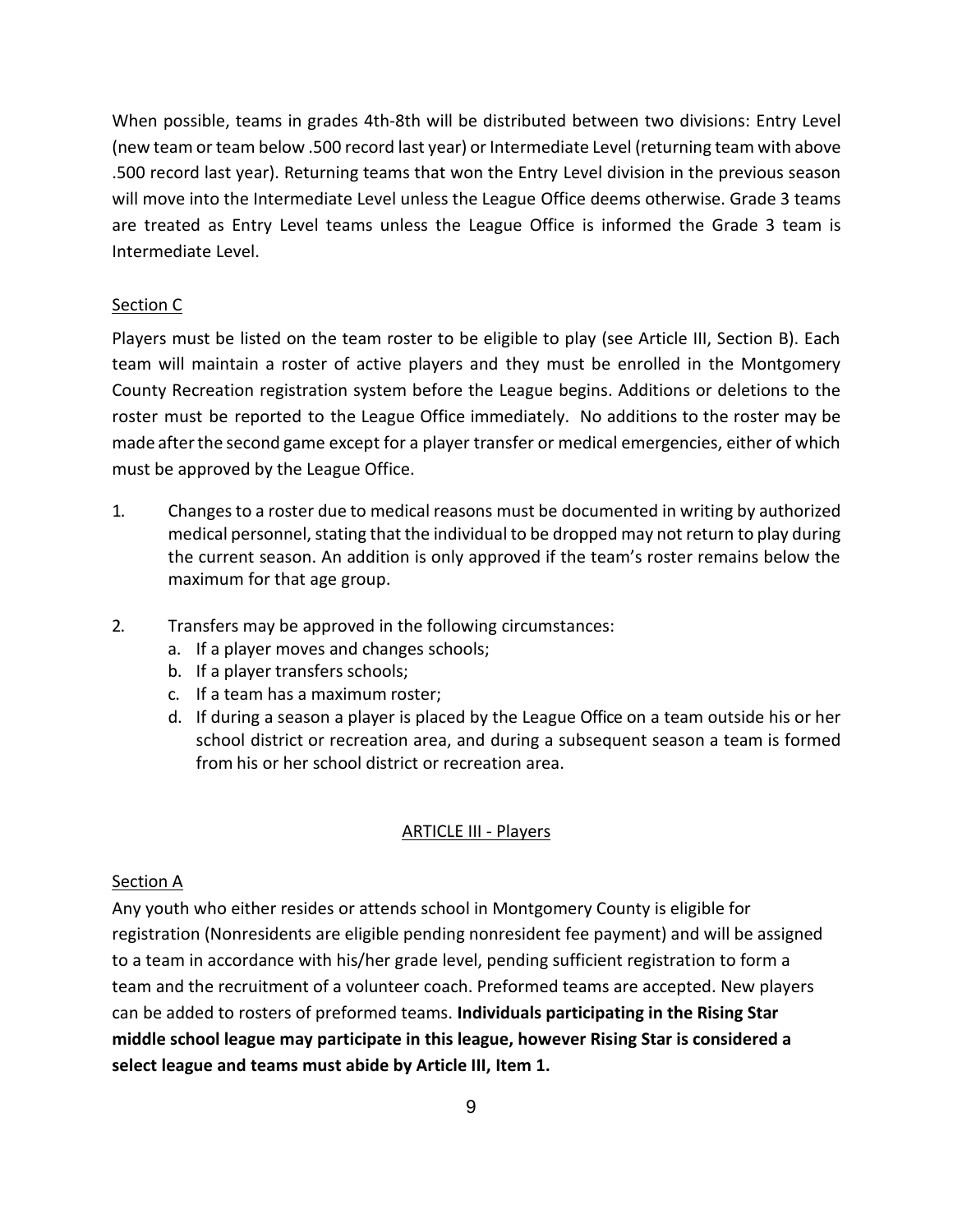Teamsthat violate the player eligibility rules will be suspended from the league for the remainder of the season. Any team using an ineligible player shall automatically forfeit all games in which the ineligible player participated. All games played, and all scheduled games to be played shall be forfeited to the opponents. Any team dropped from the league shall forfeit all registration fees. Any coach who utilizes an ineligible player shall be banned from all Montgomery County Recreation Department activities for a period of one (1) year.

- 1. No team in any age group can carry more than two (2) "select" players. A select player is one who plays on a team in a league that permits try-outs. MCPS Interscholastic Middle School 7th-8th grade players will not be considered select. The Montgomery County Recreation Rising Star program is considered a select league.
- 2. If a youth is 2 or more years older than the grade he/she is enrolled in, he/she must move up to the next grade level in the league.
- 3. Players are assigned to an age group by the grade in which they are currently enrolled, not their date of birth. Players may not play up more than one grade level from their current school grade.
- 4. Any player who participates under an assumed name will automatically be suspended from all Montgomery County Recreation Department activities for a period of one (1) year from the date of the incident. If a team uses a player under an assumed name, in grades 3rd-6th, that team shall forfeit all games in which the player participated, and the coach shall be relieved from his/her duties. For grades 7th-8th, that team shall automatically be suspended from the league for the remainder of the season and shall forfeit all games in which the player participated.

#### Section B

The participant fee, the registration and parental release form, and the spectator guidelines, properly filled out and signed by the parent or guardian, must be submitted to the Recreation Department before the youth is eligible to practice or play.

#### Section C

Any coach or player who is removed from a team for disciplinary reasons, or is ejected from a game, must sit out at least the next played game. A second ejection during the season may result in suspension for the remainder of that season. Any player suspended for the season forfeits his/her registration fee. The fact that a player is quitting or is dismissed from a team for disciplinary reasons must be immediately reported to the League Office. THIS MUST BE DONE IN WRITING. If a participant's playing time requirement is going to be altered by decision of the coach for either repeatedly missing practice or disciplinary problems, notification must be given to parent, child and League Office at least 24 hours prior to the scheduled game.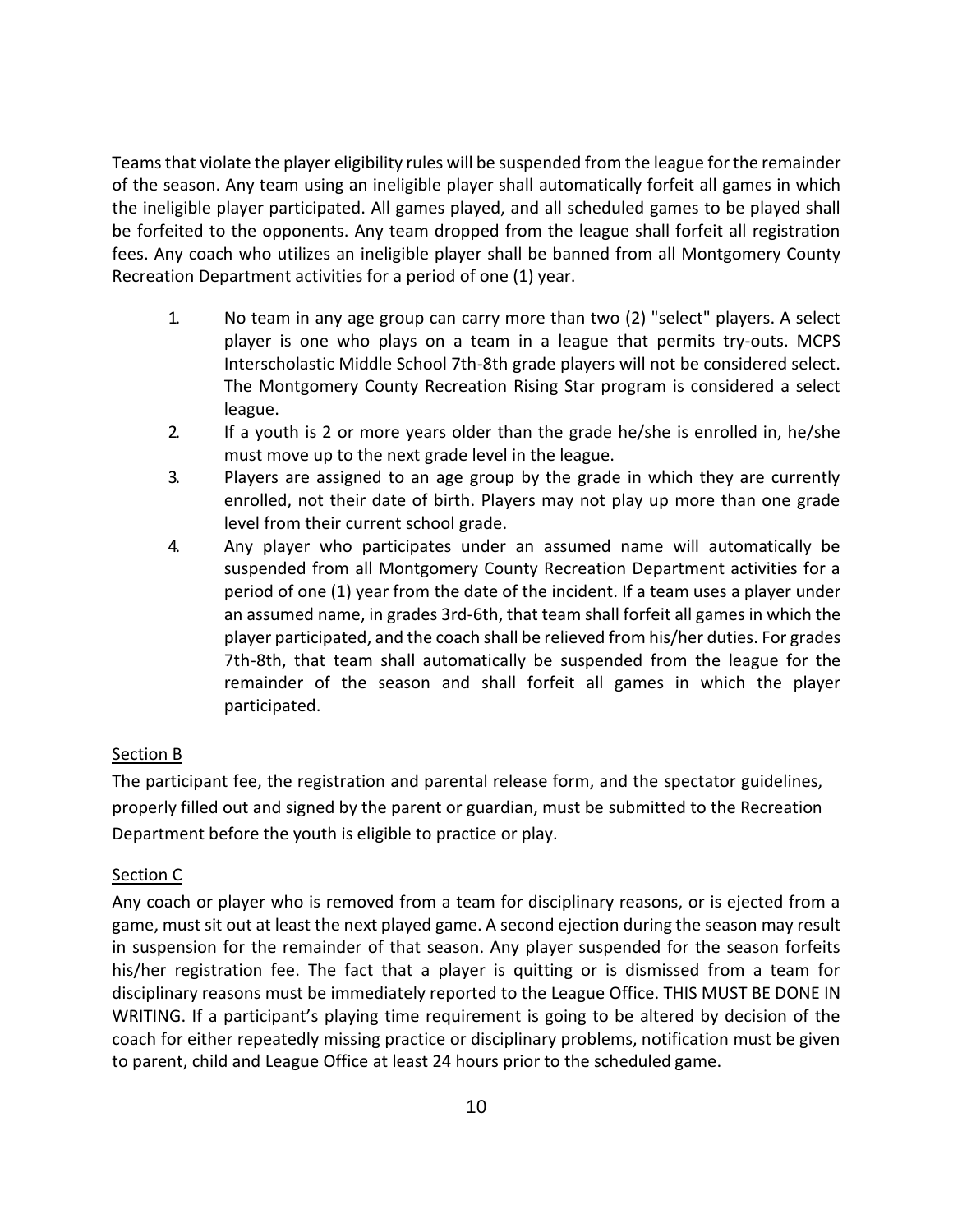#### ARTICLE IV - Playing Time Rule

Each player in grades 3rd-8th is required to play one complete, uninterrupted quarter from start to finish. Teams with more or less than ten players should refer to Article IV, #5 for playing time requirements.

All grades: Four (4) players and an adult coach must be present to start a game. If a team hasless than four players at the start of the game, the game is forfeited. Note: IAABO referees are not authorized to officiate once a game has been forfeited. (See Article XIII).

- 1. Late Arrivals: Players arriving by the beginning of the third quarter must play a minimum of one complete, uninterrupted quarter from start to finish. Players arriving after the start of the third quarter must be allowed to participate in the game.
- 2. In case of a player's INJURY OR ILLNESS during their complete quarter, the coach and gym supervisor must decide whether the child is capable of finishing the quarter. If the player is determined to be unable to complete the quarter, the team will not be penalized.
- 3. If any violation of the above rules occurs, the gym supervisor must be notified so that the violation may be rectified on the spot with no penalty involved. When a playing time or substitution is brought to their attention, Coaches are expected to immediately conform to the league rules. Coaches must have all players check in at the scorers' table before entering the game.

#### ARTICLE V - League Formation

The Recreation Department will attempt to provide opportunities for two levels of play, Entry and Intermediate, grades 4th – 8th. (See Article II, Section B). The rules stated within these articles will govern both divisions. The only difference will be the method by which the teams are entered. Previous season standings may determine level of play.

#### Section A

Entry Level – all third grade teams, new pre-formed teams, teams formed by the Recreation Department from individual registrations, or pre-formed teams with a record below .500 from the previous season. Teams formed from individual registrations are done randomly by middle school district, as much as possible. (Limit: two (2) select players, see Article III, Section A.1.)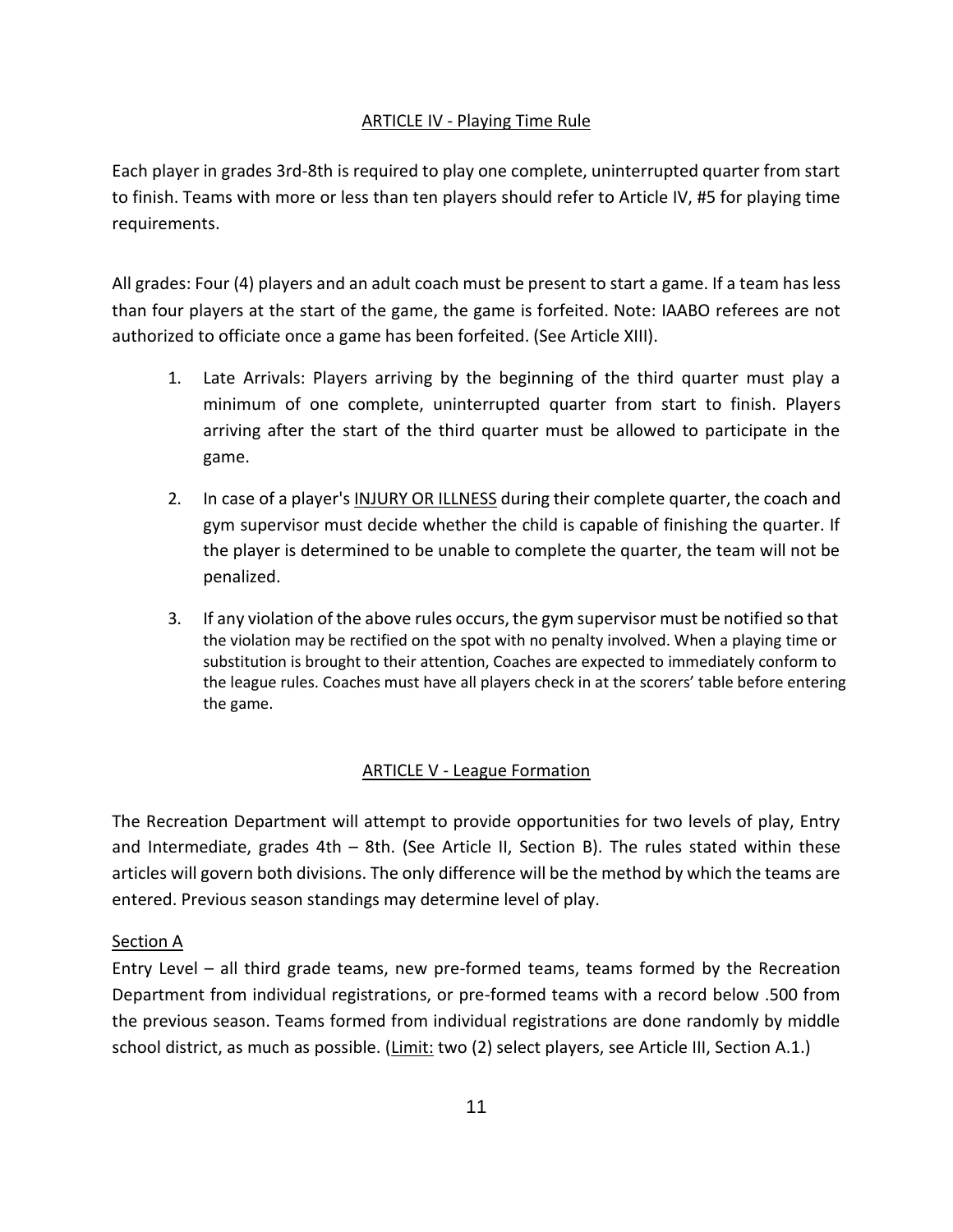#### Section B

Intermediate Level - returning teams with a record above .500 in the previous season. These teams will be accepted from Sports Associations, Youth Clubs, or private/parochial schools. Teams must be school or community-based and must be approved by the League Office. This is not a select league. Try-outs are not permitted. The League Office reserves the right to place players (free agents) on rosters, for any given reason, regardless of roster size. (Limit: two (2) select players, see Article III, Section A.1).

#### **Section C**

**Rising Stars - this is a highly competitive, select, countywide league for 5th, 6th, 7th and 8th grade boys and girls, with separate leagues for boys and girls by grades. Teams must provide their own uniforms and practice time. No minimum playing time rule. Try-outs for each team are allowed. Separate articles and rules pertain to this league.**

#### ARTICLE VI - Uniforms and Equipment

#### Section A

Players are encouraged towear appropriate basketball attire.Onlyofficial, numbered teamjerseys provided by Montgomery County Recreation may be worn. If a player loses his/her jersey, the player must provide a similar shirt in the same color.

The addition of player names or league approved sponsor names is acceptable. The League Office must approve any artwork to be printed on team jerseys.

All players must wear gym shoes with non-marking soles.

#### **Violations of the uniform policy may result in forfeiture of the game or games until the team is in full compliance. This decision will be made at the discretion of the League Office.**

#### Section B

Montogmery County Recreation will provide all game balls.

#### ARTICLE VII - Awards

The team with the best win/loss record in the 3rd through 8th grades will receive individual awards.

In the case where teams end the season with a tied record, the team with the best record in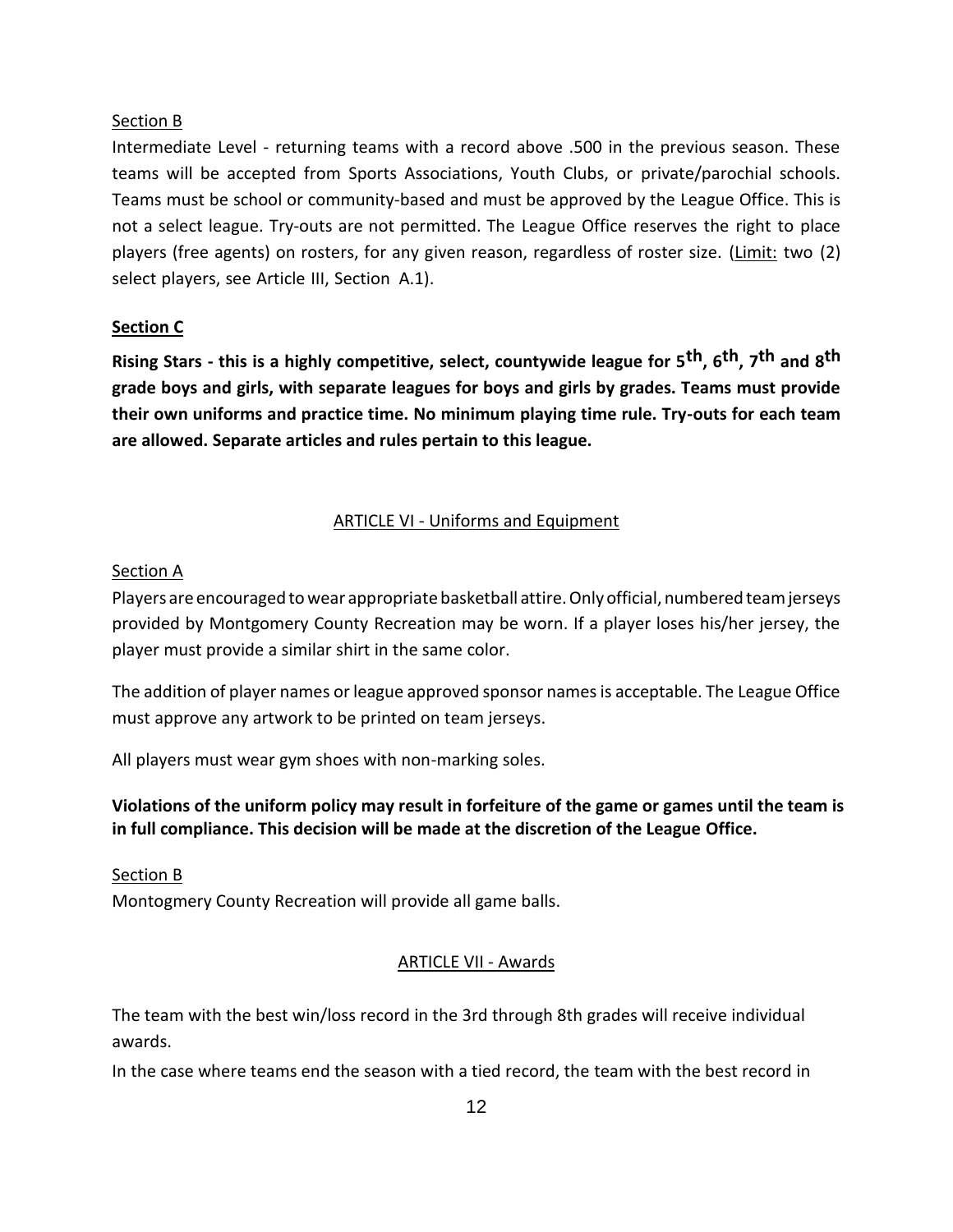head-to-head competition will be declared the winner.

If they are still tied, the team with the higher point differential in the games played between the tied teams will be declared the winner.

If this still does not break the tie, the League Office will decide as to the presentation of the awards.

#### ARTICLE VIII - League Office and Gym Supervisor

#### Section A

The League Office shall have the power to reprimand, suspend, or dismiss players, coaches or spectators for violation of Basketball League Rules and Regulations. Other duties of the League Office include:

- 1. Provide a central database for up-to-date team rosters, registration forms, Parent and Coaches Code of Conduct and other necessary data.
- 2. Identifying player eligibility boundaries; combining teams or redistributing players as the need arises.
- 3. Authorizing player transfers and/or player assignments.
- 4. Recruiting, selecting, supervising, and evaluating Coaches and GymSupervisors.
- 5. Maintaining and requiring strict adherence to League Rules and Regulations.
- 6. Determining player eligibility, validating team rosters, investigating protests (player eligibility only), and initiating official acts of reprimand, suspension, or dismissal. Advising individuals of their right to appeal disciplinary action via the Department's Appeal Policy.
- 7. Obtaining and scheduling officials, scorers and timers.
- 8. Preparing and distributing accurate team schedules, including make-up games to coaches, players, staff and officials and ensuring the receipt thereof.
- 9. Maintaining league records and team standings and communicating same to players and coaches on a regular basis.

#### Section B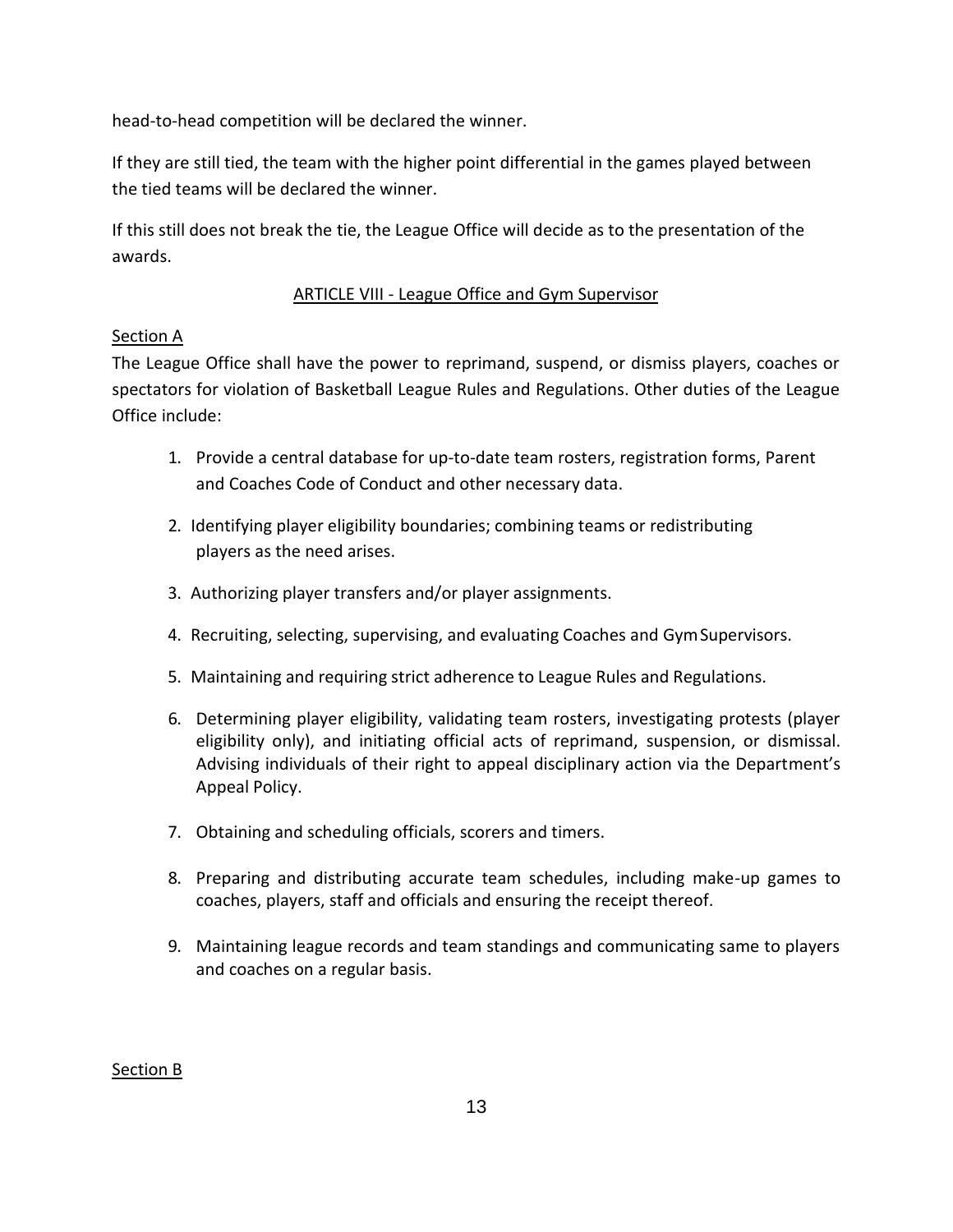The Gym Supervisoris employed by the Montgomery County Recreation. Each Gym Supervisor will see that the spectators, coaches and players conduct themselves in a sportsmanlike fashion. Specific duties include but are not necessarily limited to:

- 1. Inspecting the gym (cleaning the gym floor every other game or when needed).
- 2. Handling disputes on site.
- 3. Receiving and checking game line-up.
- 4. Reporting rule violations or other pertinent matters to the League Director.
- 5. Recording and reporting scores.
- 6. Submitting to the League Office written incident or accident reports and ejections or suspensions by the end of the next working day. (Via phone within 24 hours)
- 7. Contacting the League Office or Referee Commissioner immediately in the absence of assigned staff.
- 8. Maintaining a safe environment for participation.
- 9. Ensuring that the games proceed on schedule.

#### ARTICLE IX - Protests and Forfeiture of Games

Only protests regarding player eligibility will be accepted by the League Office and no protest fee is required. A protest must be provided in writing to the League Office within two (2) working days from the date the game was played. Proof of participation is the responsibility of the protesting team. The League Office must render a decision to the protesting party within three (3) working days from the date the protest was received. Any game(s) in which an ineligible player participates will be declared forfeiture (see Article III, Section A).

#### ARTICLE X - Coaches

#### Section A

Coaches shall be responsible for investigating and confirming the eligibility of their players. Coaches are responsible for seeing that all players are properly registered, including a Spectator Guidelines Form, prior to their participation in any league activities (see Article II, Section C and Article III, Sections A, B, and C).

#### Section B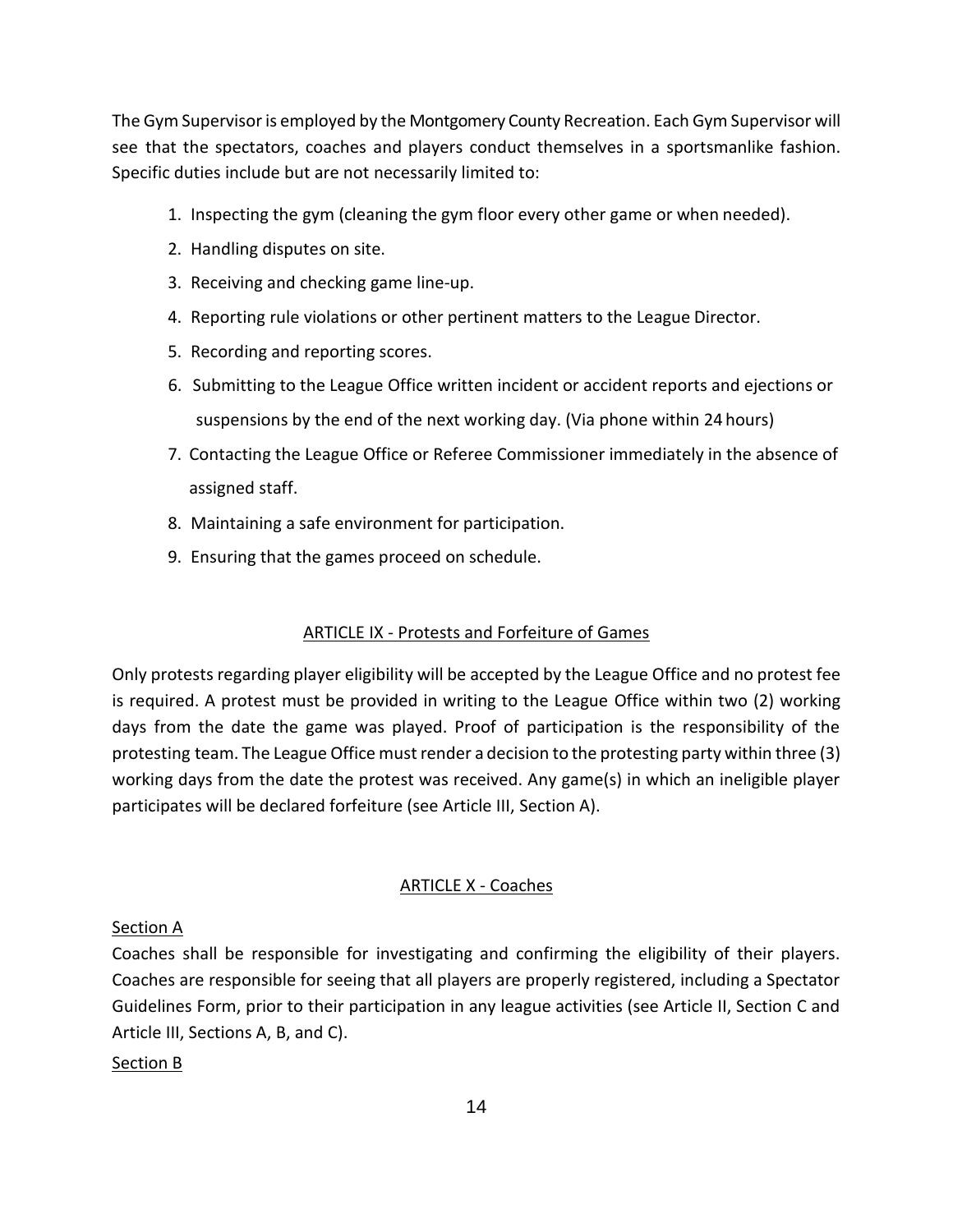A violation of playing time rules gives grounds for forfeiture. If the Coach directs or encourages any player(s) on the team roster not to be present at a league game or practice, it is grounds for immediate dismissal (see Article IV).

#### Section C

Coaches shall neither forbid nor penalize their players from participating on other teams sponsored by other public or private agencies.

#### Section D

The Coach is responsible for contacting the parent of any player who suffers an injury. Accident forms must be filled out and forwarded to the League Office within one (1) working day of the accident or injury.

#### Section E

A coach/assistant is responsible for the behavior of his/her players and spectators during any league activity. The Spectator Guidelines outline the expectations of all parents and/or spectators in attendance at any league activity. Any questions or rule interpretations should be handled during time-outs or between quarters in a proper manner. Anyone who goes onto the court while the game is in progress to dispute a call will be ejected immediately and subject to suspension or further disciplinary action. Failure by anyone to leave the gym immediately following his/her ejection will result in termination of the game by the league officials. Anyone ejected from a game, must sit out at least the following played game and may not be present at the site during the game. Coaches are encouraged to control their parents and spectator's behavior.

#### ARTICLE XI - Officials

#### Section A

The Department of Recreation will schedule all officials' grades 3rd thru 4th. If the official does not appear within ten (10) minutes of the scheduled starting time, the two coaches may agree to a substitute. In grades 5th-12th, a late-arriving IAABO referee should take over the game at the first opportunity. The Gym Supervisor must notify the League Office of any late arriving or no show of official.

#### Section B

The official has the power to terminate a game if he/she is subjected to excessive unsportsmanlike conduct from parents, spectators, coaches, or players. When any individual is ejected from the game, the official must submit a written report to the League Office within 1 working day. When a game in progress is declared a forfeit or canceled, the official must notify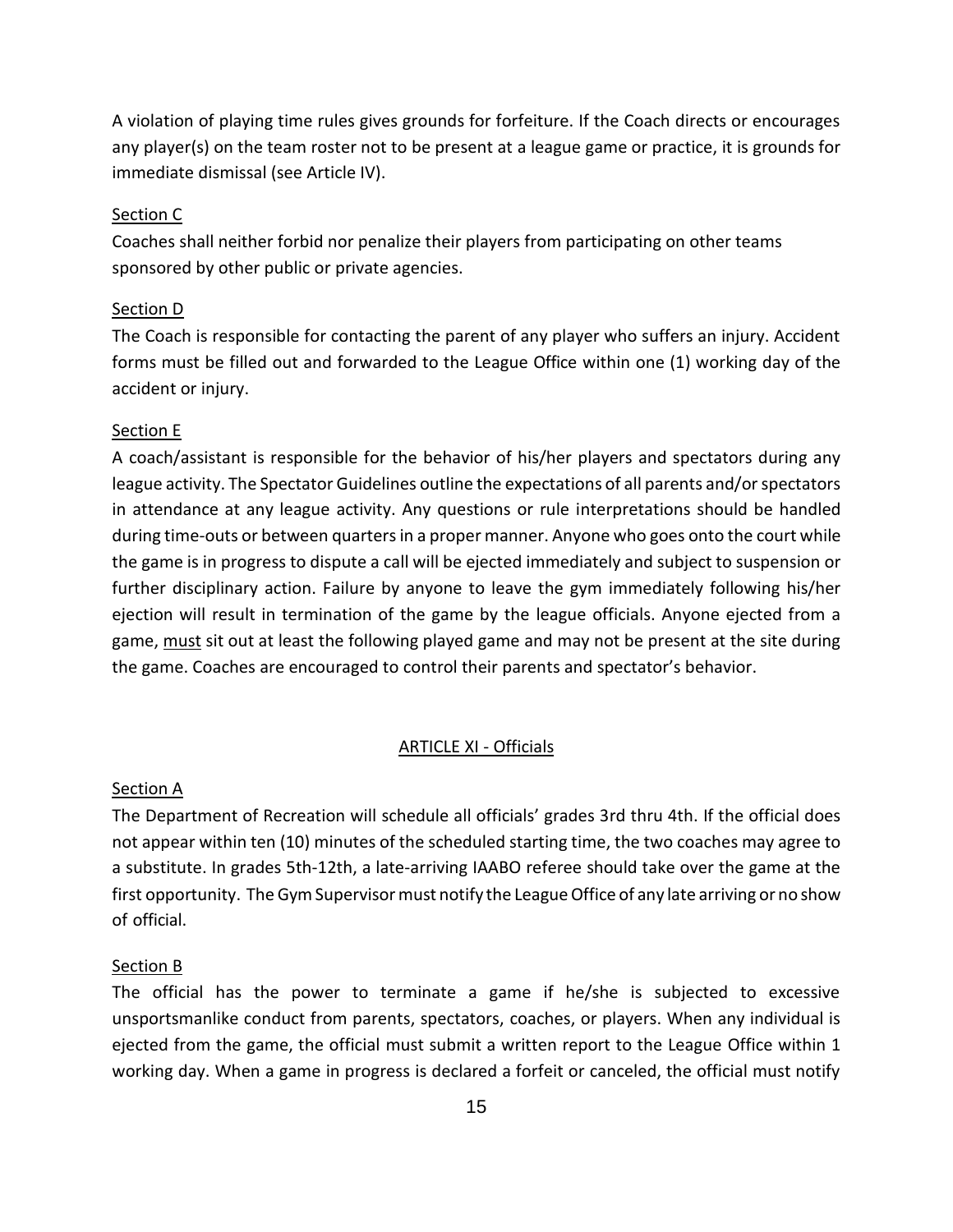the League Office within 24 hours.

Section C Un-Sportsman like Conduct disclaimer

Parent Free Gym:

Montgomery County Recreation reserves the right to conduct a closed sporting event: consisting of players, coaches, MCR staff and officials, if spectator behavior becomes a distraction and/or unsafe for all.

#### ARTICLE XII - Postponements

Section A Only the League Office and the Gym Supervisor are empowered to postpone agame.

#### Section B

All postponed games will be replayed on the first available open date designated by the League Office. If a gym is unavailable and games must be postponed, the League Office will notify the coaches and officials. Coaches will, in turn, notify their team members.

#### ARTICLE XIII - Playing Rules

**Play of the game is governed by the official National High School Federation Basketball Rules, unless otherwise described herein or modified below:**

- I. Game Forfeiture: All games will start as scheduled. For the first game of the day only, forfeiture is declared ten (10) minutes after the scheduled game starting time if the four (4) eligible players and an adult responsible for managing the team are not present. For all subsequent games, scheduled game time is forfeit time. Official time is kept by the Gym Supervisor. Once a forfeit is declared it cannot be reversed.
- II. Game Time: all games will consist of four (4) eight (8)-minute quarters. There will be a five (5) minute rest period between halves. The clock shall only stop for foul shots and time outs. During the last minute of each quarter the clock will stop at all whistles.
- III. Time-outs: Each team will be allowed four (4) one (1)-minute time outs which can be used at any time during the game. A team is allowed one (1) additional time out per overtime and sudden death.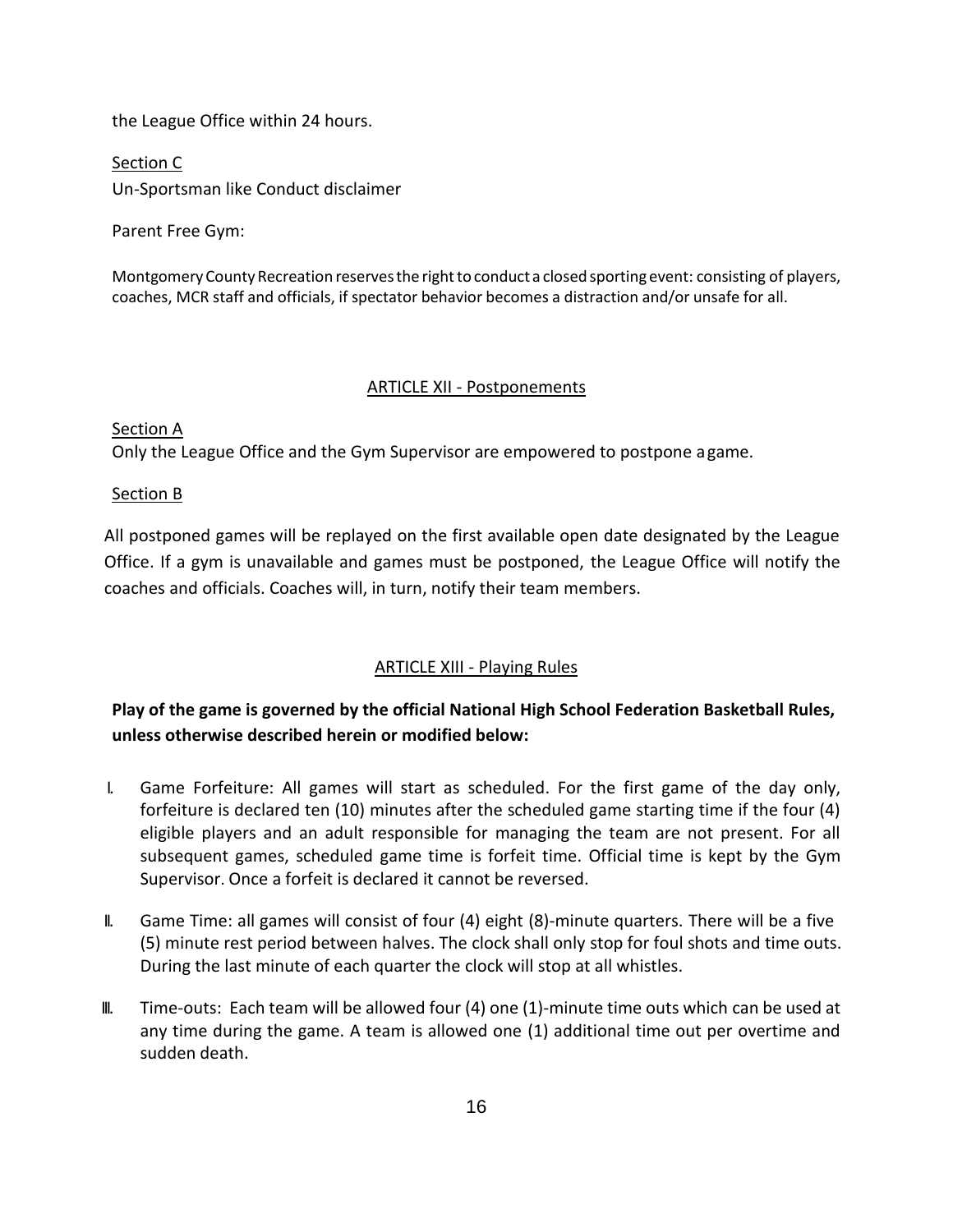- IV. Ties at the End of Regulation Play: In the event of a tie game, there will be one (1) three (3) minute overtime. Running time is in effect except clock stops for foul shots and time-outs. If the game is still tied, a three (3)-minute sudden death period will be played where the first team to score shall win. If the score remains tied at the end of the sudden death period, the game shall be recorded as a tie.
- *V.* Disciplinary Action & Appeal Process **Please see page 27 and 28, Section I. and II. for details.**
- VI. Practice time: It is the goal of the Department to allocate in a County facility, a one (1) hour practice time per week for all teams. Thistime will be shared with another team. Teams who have arranged dedicated practice time independent of the Recreation Department are not automatically entitled to practice time allotted by the Recreation Department.

#### VII. **Defense**:

- a. Third and Fourth Grade Leagues: Teams must teach and use man-to-man defense. No Double Teaming, except in the 3 second lane.
- b. If up by 15 point, the defense must play a 2-1-2 zone.
- c. Fifth through Eighth Grade Leagues: Teams are strongly encouraged to teach and use man-to-man defense, however a zone defense may be used.
- VIII. Third and Fourth Grade Leagues:
	- a. A junior (size 27.5) ball is used.
	- b. No full-court press is allowed, pressure may not be placed on the offensive team until the ball reaches the hash mark between half court and the top of the key in the front court. The 10 second rule applies. Once the ball has crossed the mid-court line, no future back court infraction will be called. After the ball crosses half court, the offense has 5 seconds to cross over the hash mark. After 5 seconds in this area, the defense will be released to pursue the ball, both in the front court and back court area. If there are no hash marks on the gym floor, the referees, with both coaches, will decide which line to utilize before the game starts. If no lines exist, an imaginary line halfway between the mid-court line and the top of the key will serve to mark the 'no defense' area.
	- c. Double teaming will only be allowed within the three-second lane.
	- d. Lane violations will not be called, unless, in the opinion of the official there is on-going abuse of this rule, in general, more than 5-6 seconds in the lane will be considered abuse.
	- e. The foul line is moved up two (2) feet.
- IX. Fifth and Sixth Grade Leagues:
	- a. An intermediate (size 28.5) ball is used.
	- b. May full court press in the fourth quarter only. *Exception:* see rule #9d below.
	- c. Three (3) second rule will be called.
	- d. A team may not implement a full court press of any type when a fifteen (15) point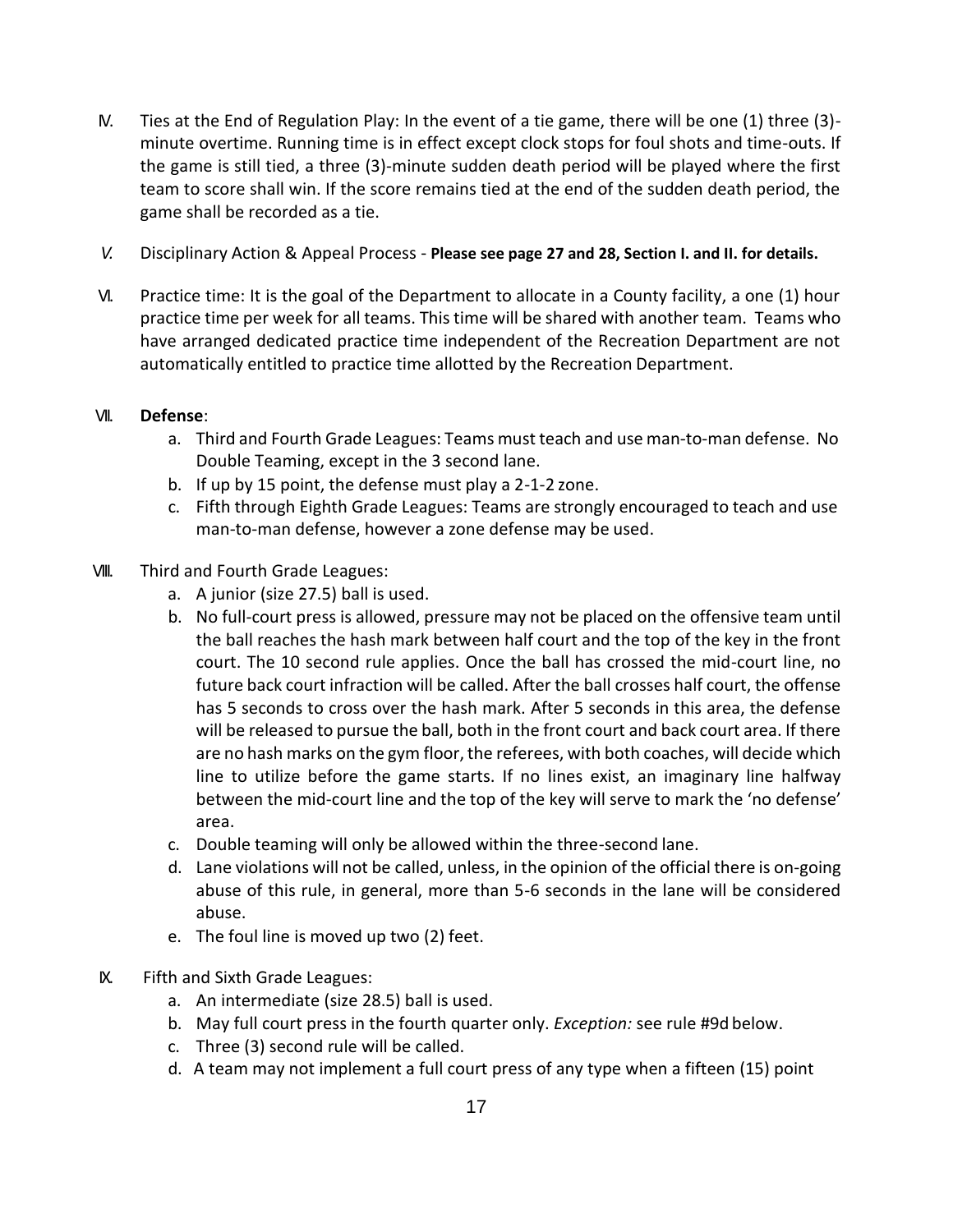lead is held. The defense may not pick up until the player(s) cross over the top of the key extended. The official will issue one warning; each subsequent violation will result in a team technical foul. The technical foul shot(s) may be taken by any player on the opposing team legally in the game at the time of the infraction. Ball will be awarded to the team shooting the technical foul.

- e. Will use the 3-point shot when playing on a court marked with the 3-pointline.
- <span id="page-18-0"></span>X. Seventh and Eighth Grade Leagues:
	- a. All girl's teams will use an (28.5) official intermediate ball. All boys' teams will use a regulation size ball (29.5).
	- b. Are permitted to full-court press. *Exception:* see rule #10d below.
	- c. Will use the 3-point shot when playing on a court marked with the 3-pointline.
	- d. A team may not implement a full court press of any type when a fifteen (15) point lead or greater is held. The defense may not pick up until the player(s) cross over the top of the key extended. The official will issue one warning; each subsequent violation will result in a team technical foul. The technical foul shot(s) may be taken by any player on the opposing team legally in the game at the time of the infraction.
	- e. Ball will be awarded to the team shooting the technical foul.

#### ARTICLE XIV - In Case of Injury

- 1. Before, during or after games: notify the Gym Supervisor immediately.
- 2. Call the Rescue Squad if necessary (911).
- 3. Once the individual is cared for fill out and turn in an accident report to the Department of Recreation within one (1) business day.
- 4. Call the League Office and report the incident. For calls to the Rescue Squad, once the individual is cared for, a call to the League Director must take place at the first available opportunity.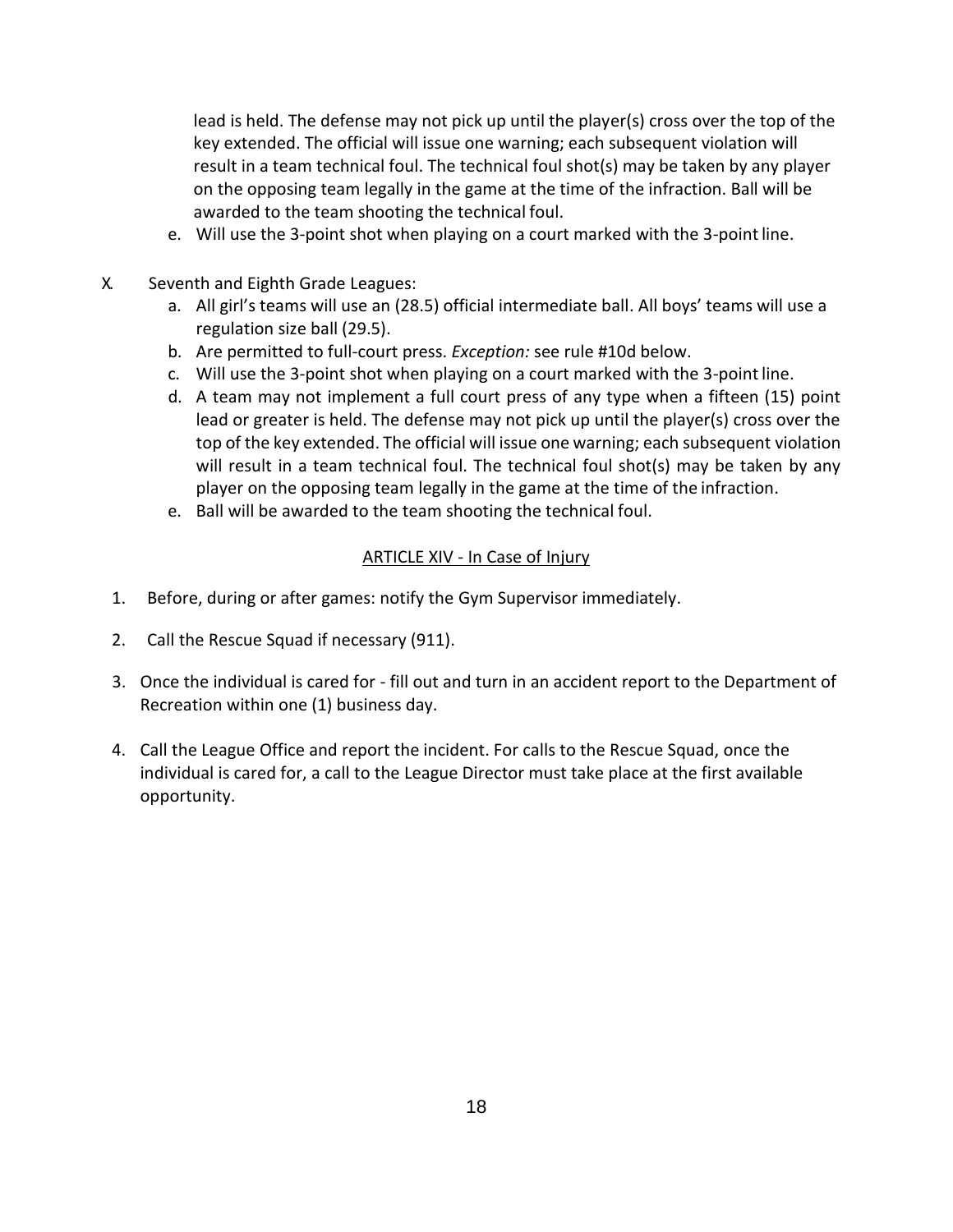## **High School Rules (9th - 12th)**

Montgomery County Recreation through the League Office reserves the right to amend the rules and schedules as conditions may warrant.

Unless modified by this set of rules, all Montgomery County Recreation High School Leagues shall be played in accordance with the current National Federation of State High School Associations Basketball rules.

#### **I. PLAYER ELIGILBILTY**

- **A.** A player may not appear on more than (1) one roster in a league (grade level).
- **B.** There shall be a minimum of eight (8) players on each team roster and a maximum of twelve (12).
- **C.** Changes, additions, or deletions can be made prior to the second scheduled game in writing to the League Office. It is the Manager's/Coach responsibility to make sure that all rosters and changes have been received in the League Office.
- **D.** Each player on the official roster must have an Individual Player Registration Form and Standards for Spectator Behavior completed, signed by his/her parent, and submitted to the League Office before participating in a league game.
- **E.** Any team using an ineligible player shall automatically forfeit all games in which the ineligible player participated. If a team uses a player under an assumed name that team shall be dropped automatically from the League. All games played and all scheduled games not played shall be forfeited to the opponents. Any player who participates under a assumed name or a coach who uses an ineligible player will automatically be suspended from all Montgomery County Recreation Department activities for a period of one (1) year from the date of the incident
- **F.** Any coach or spectator who attempts to recruit a player currently participating on another HS League roster at a league game will automatically be suspended immediately for the remainder of the season. In addition, that suspended coach or spectator will be required to schedule and attend a meeting with the League Office before their reinstatement into any Montgomery County Recreation Department activities.
- **G.** Only protests regarding player eligibility will be accepted and no protest fee is necessary. The protest must be submitted in writing to the League Office within 48 hours after the completion of the game. Proof of participation is the responsibility of the protesting team.
- **H.** Any team that drops from the League, after the schedule has been completed, or due to league violations, will not receive a refund.
- **I. Intermediate**: Teams cannot have any advanced players on roster.
- **J.** *Advanced: Teams can have unlimited advanced players on roster.* 
	- *i. Advanced Players Definition: players who have participated in the Rising Star Basketball League, AAU, Travel Teams or High School JV/ Varsity Teams.*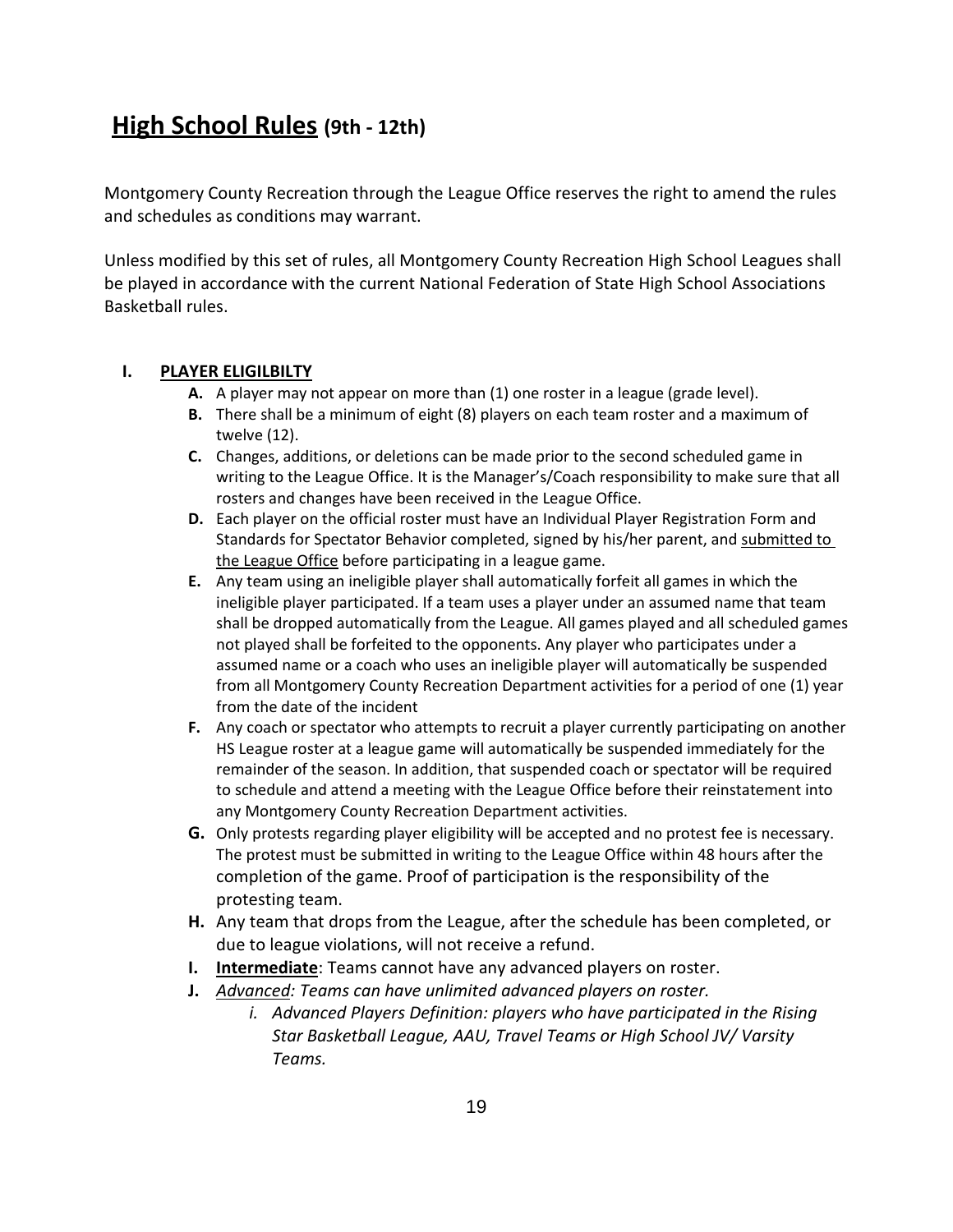#### **II. PROTEST ADMINISTRATION PROCEDURES**

A. Only protests regarding player eligibility will be accepted and no protest fee is necessary. The protest must be submitted in writing to the League Office within 48 hours after the completion of the game. Proof of participant's ID is the responsibility of the protesting team.

#### **III. GRACE PERIOD AND FORFEITS**

- A. There shall be a 10-minutes grace period from the scheduled starting time for the first game only. A team must start the game at the scheduled starting time if the minimum number of players is present within the 10-minute grace period. The following subsequent games shall start at the schedule starting time or within 5 minutes after completion of the previous game, whichever is later.
- B. \*\*Any team that drops from the League, after the schedule has been completed, or due to league violations, shall forfeit their entire registration fee.
- C. If a team forfeits (2) two games during the season due to insufficient number of players, that team may be dropped from the league. All scheduled games not played shall be forfeited to the opponents. That team will also forfeit its entire registration fee.
- D. Forfeited games will not be rescheduled.

#### IV. **PLAYING RULES**

- A. Unless modified by these rules, all games of the league shall be played in accordance with the current National High School Federation Basketball rules.
- B. Substitutions shall be unlimited. (Note: Once a team has met these requirements, a team may finish the game with as few as 1 player providing said team has a chance to win the game.)
- C. **DUNKING** or **GRASPING THE RING** is not allowed before, during, or after the game. Any player guilty of dunking/grasping ring will automatically be ejected from the game. Penalty: goal is cancelled, flagrant foul will be called (player ejected, opposing team awarded 2 free throws plus the ball). The offending player will also be suspended for one (1) game. Each team will be held responsible for replacing any backboard or rim broken or damaged by their players.
- D. If a team forfeits 2 games during the season due to insufficient number of players, that team may be dropped from the League. All scheduled games not played shall be forfeited to the opponents.
- E. **NO JEWELRY** allowed at any time.

#### **V. LEAGUE FORMAT**

- A. REGULAR SEASON:
- B. 8 game season.
- C. Games played on Saturdays or Sundays.

#### **VI. GAME DAY PROCEDURES**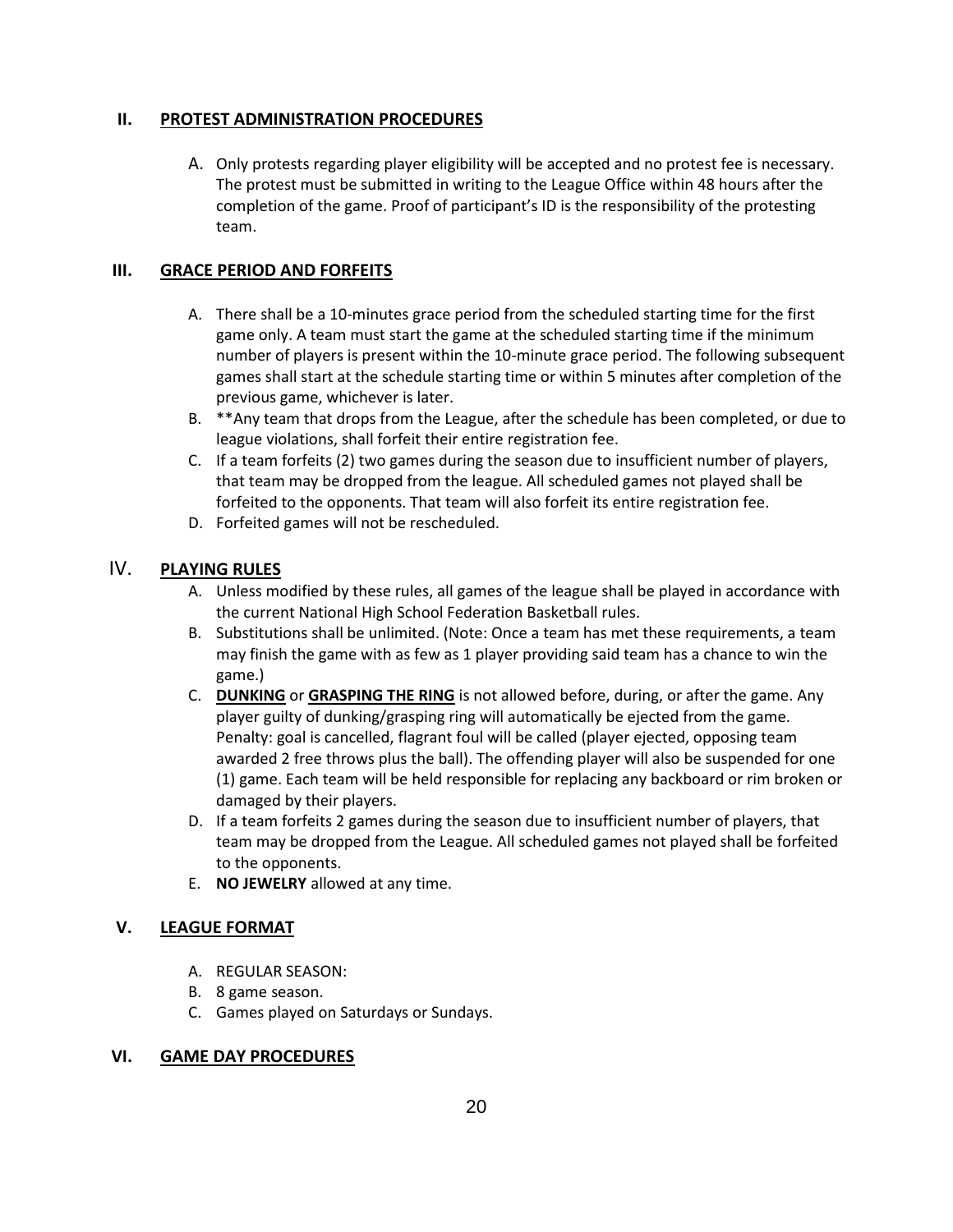- A. Coach/Team Manager must submit a line up sheet to table staff prior to start of the game.
- B. Line up sheet must have first and last name of each player to be accepted.
- C. Protests about ineligible players must be brought to the attention of the table staff prior to the start of a game.
- D. Coach/ Team Manager must initial/ sign the score sheet confirming the final score with table staff.
- E. Teams/ Parents and Spectators are required to clean up their bench area at the conclusion of games. Failure to do so can result in loss of gym permit.
- F. Gym Facility Rules
	- 1. Bouncing balls in the hallways is prohibited.
	- 2. Roaming around the school is prohibited.
	- 3. Leaving trash at the conclusion of games is prohibited.
	- 4. Congregating in spaces/ rooms other than the lobby or gym is prohibited.
	- 5. Failure to adhere to the rules may result in loss of gym permits.
- G. In the event of forfeiture, it is the responsibility of the team manager/ coach to notify their opponent and the league coordinator in advance.

#### **VII. RESCHEDULING OF GAMES**

- A. No game schedule changes will be permitted once schedules are posted. Changes to regular season game schedules will be made by the League Office only if:
	- o In the event of inclement weather or gym closures, games will be rescheduled at the League Office's discretion.
	- o Unforeseen closure of a gym occurs.
- B. Forfeits will not be rescheduled.

#### **VIII. DISCIPLINARY ACTION & APPEALS PROCESS – Please see page 27 and 28, Section I. and II. for details.**

#### **IX. MISCELLANEOUS**

- **A. AWARDS** shall be as follows:
	- a. League Champion 12 individual awards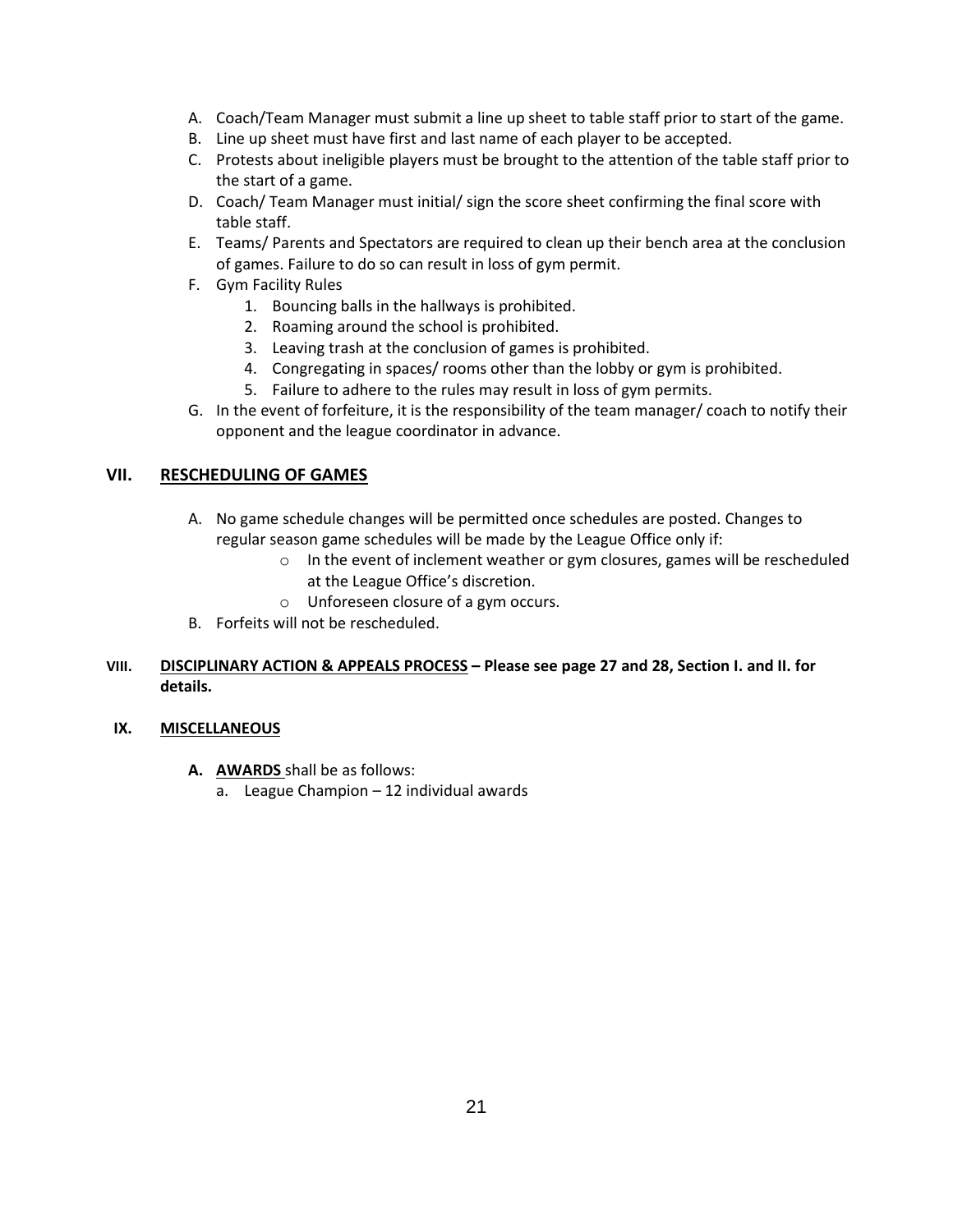## **Rising Star Rules (5th- 8th)**

Montgomery County Recreation through the League Office reserves the right to amend the rules and schedules as conditions may warrant.

Unless modified by this set of rules, all Montgomery County Recreation Rising Star Leagues shall be played in accordance with the current National Federation of State High School Associations Basketball rules.

#### **I. PLAYER ELIGIBILITY**

- **1.** A player may not appear on more than one (1) Rising Star roster in a particular league (grade level) during the regular season and playoffs.
- **2.** There shall be a minimum of eight (8) players on each team roster and a maximum of twelve (12).
- **3.** Divisions are based on grade level. A player may not be more than one (1) year older than or 1 year younger than the appropriate age for that grade level (ex.  $5<sup>th</sup>$  grade – 9-11 year old;  $6^{th}$  grade – 10-12 year old;  $7^{th}$  grade – 11-13 year old;  $8^{th}$  grade – 12-14 year old). Ages are based at the start of the school year (September 1). Players in 3rd grade and below are prohibited from participating in league play.
- **4.** A player may not play in a grade level higher than their team's designated grade level. (Example: If a team is registered as a  $7<sup>th</sup>$  grade team, an  $8<sup>th</sup>$  grade player may not play on that team unless the entire team plays up one grade.)
- **5.** The following must be completed through online registration via Active Montgomery or via electronic form and submitted to the League Office to finalize registration and be included on the game schedule:
	- **a.** Individual Enrollment on Team Roster (signed by each parent).
	- **b.** Coach, Parent + Spectator Code of Conduct Form (signed by each coach and parent).
	- **c.** Non-Employee Background Screening Form (completed by all *new* head coaches/ assistant coaches and appointment scheduled to be fingerprinted).
- **6.** Failure to complete these items within the designated time may result in exclusion of that team from the league.
- **7.** The team manager shall submit to the League Office by the scheduled team managers meeting, the official roster with all the players on his/her team. Changes, additions, or deletions can be made prior to the third scheduled game in writing to the League Office on the roster addition/deletion form. It is the Manager's/Coach's responsibility to alert the League Office of roster changes. make sure that all rosters and changes have been received in the League Office.
- **8.** Completion, signature, and submission of the following forms by a parent/ guardian to the League office will result in a player's inclusion on the official roster is required prior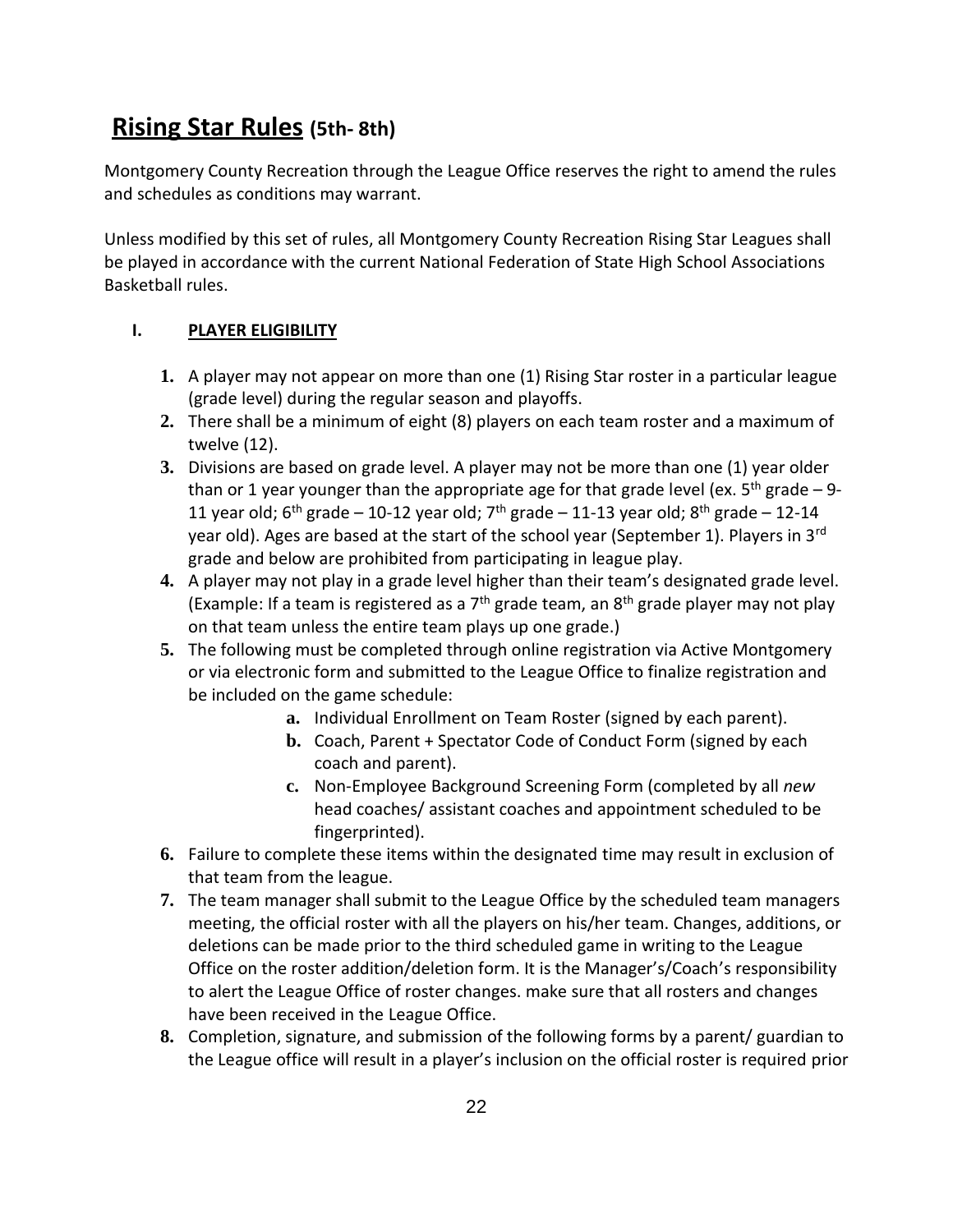to participation in a league game. Each player on the official roster must have an Individual

- **a.** Enrollment Form Player Registration Form and
- **b.** Standards for Spectator Behavior completed, signed by his/her parent, and submitted to the League Office before participating in a league game.
- **9.** A player must be listed on the final team roster (due by game 3) to be eligible for the playoffs during the winter league only. A player who has not participated during the season because of an injury shall be eligible to play in the playoffs if they are listed on the final roster.
- 10. Any team using an ineligible player shall automatically forfeit all games in which the ineligible player participated. If a team uses a player under an assumed name that team shall be dropped automatically from the League. All games played and all scheduled games not played shall be forfeited to the opponents. Any player who participates under an assumed name or a coach who uses an ineligible player will automatically be suspended from all Montgomery County Recreation Department activities for a period of one (1) year from the date of the incident (exception: A player listed on two Rising Star rosters).
- **11.** Teams participating in the Rising Star League are ineligible for the MCR Youth Basketball League. A maximum of two (2) Rising Star League players may participate on any one MCR Youth League team.
- **12.** A player must be officially released in writing, by email before he/she may play with another team. The Release Form, available from the League Director, must be submitted.
- **13.** Any coach or spectator who attempts to recruit a player currently participating on another Rising Star roster at a league game will automatically be suspended immediately for the remainder of the season including the playoff tournament. In addition, that suspended coach or spectator will be required to schedule and attend a meeting with the League Office before their reinstatement into any Montgomery County Recreation Department activities.
- **14.** Only protests regarding player eligibility will be accepted and no protest fee is necessary. The protest must be submitted in writing to the League Office within 48 hours after the completion of the game. Proof of participant's ID is the responsibility of the protesting team.
- **15.** Any team that drops from the League, after the schedule has been completed, or due to league violations, shall forfeit their entire franchise fee.

#### **II. PROTEST ADMINISTRATION PROCEDURES**

**1.** Only protests regarding player eligibility will be accepted and no protest fee is necessary. The protest must be submitted in writing to the League Office within 48 hours after the completion of the game. Proof of participant's ID is the responsibility of the protesting team.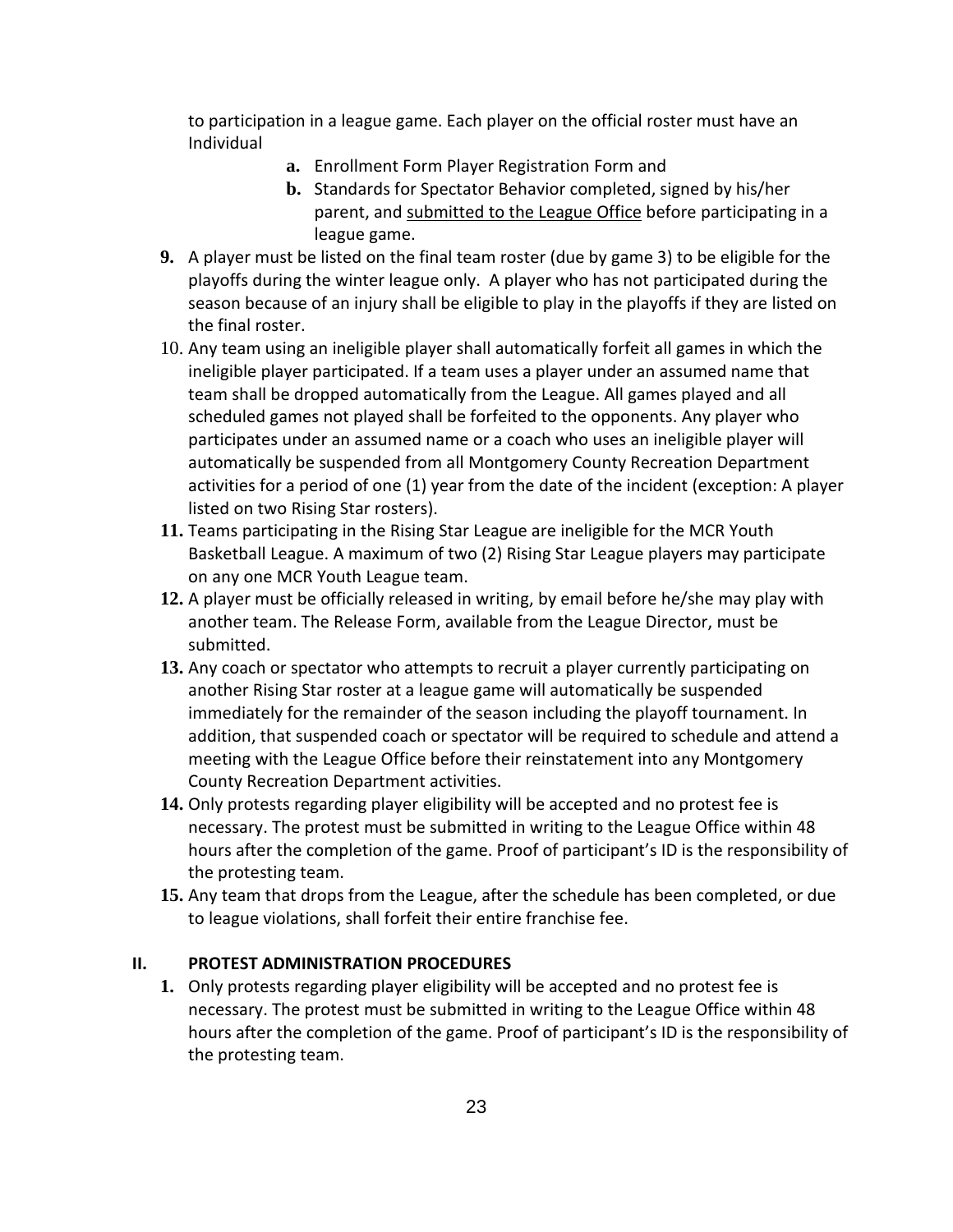#### **III. GRACE PERIOD AND FORFEITS**

- **1.** There shall be a 10-minutes grace period from the scheduled starting time for the first game only. A team must start the game at the scheduled starting time if the minimum number of players is present within the 10-minute grace period. The following subsequent games shall start at the schedule starting time or within 5 minutes after completion of the previous game, whichever is later.
- **2.** Any team that drops from the league, after the schedule has been completed, or due to league violations, shall forfeit their entire franchise fee.
- 3. If a team forfeits (2) two games during the season due to insufficient number of players, that team may be dropped from the League. All scheduled games not played shall be forfeited to the opponents. That team will also forfeit its entire registration fee.
- 4. Forfeited games will not be rescheduled.

#### **IV. PLAYING RULES**

- 1. Unless modified by these rules, all games of the league shall be played in accordance with the current National Federation of State High School Associations Basketball rules.
- 2. Substitutions shall be unlimited. A game may start with a minimum of four (4) players. A team must begin start the game at the scheduled starting time if the minimum number of players is present. (Note: Once a team has met these requirements, a team may finish the game with as few as one (1) player provided that said team has a chance to win the game.)
- 3. Each team shall be allowed six (6) team fouls per half before the one and one rule shall apply. One and one takes effect on the  $7<sup>th</sup>$  team foul.
- 4. All games shall consist of two (2) fourteen (14) minute halves. There shall be a five (5) minute rest period between the two (2) halves. There will be five (5) 30-second timeouts that can be used at any time during the game. The clock will stop on **all whistles.**
- 5. The first two (2) overtime periods shall be three (3) minutes each. The clock will stop on **all whistles.** The third overtime shall be sudden death (exception: no sudden death for playoff tournament).
- 6. There shall be a 10-minutes grace period from the scheduled starting time for the first game only. A team must start the game at the scheduled starting time if the minimum number of players is present within the 10-minute grace period. The following subsequent games shall start at the schedule starting time or within 5 minutes after completion of the previous game, whichever is later.
- 7. **DUNKING** or **GRASPING THE RING** is not allowed before, during, or after the game. Any player guilty of dunking/grasping ring will automatically be ejected from the game. Each team will be held responsible for replacing any backboard or rim broken or damaged by their players.
- 8. If a team forfeits (2) two games during the season due to insufficient number of players, that team may be dropped from the League. All scheduled games not played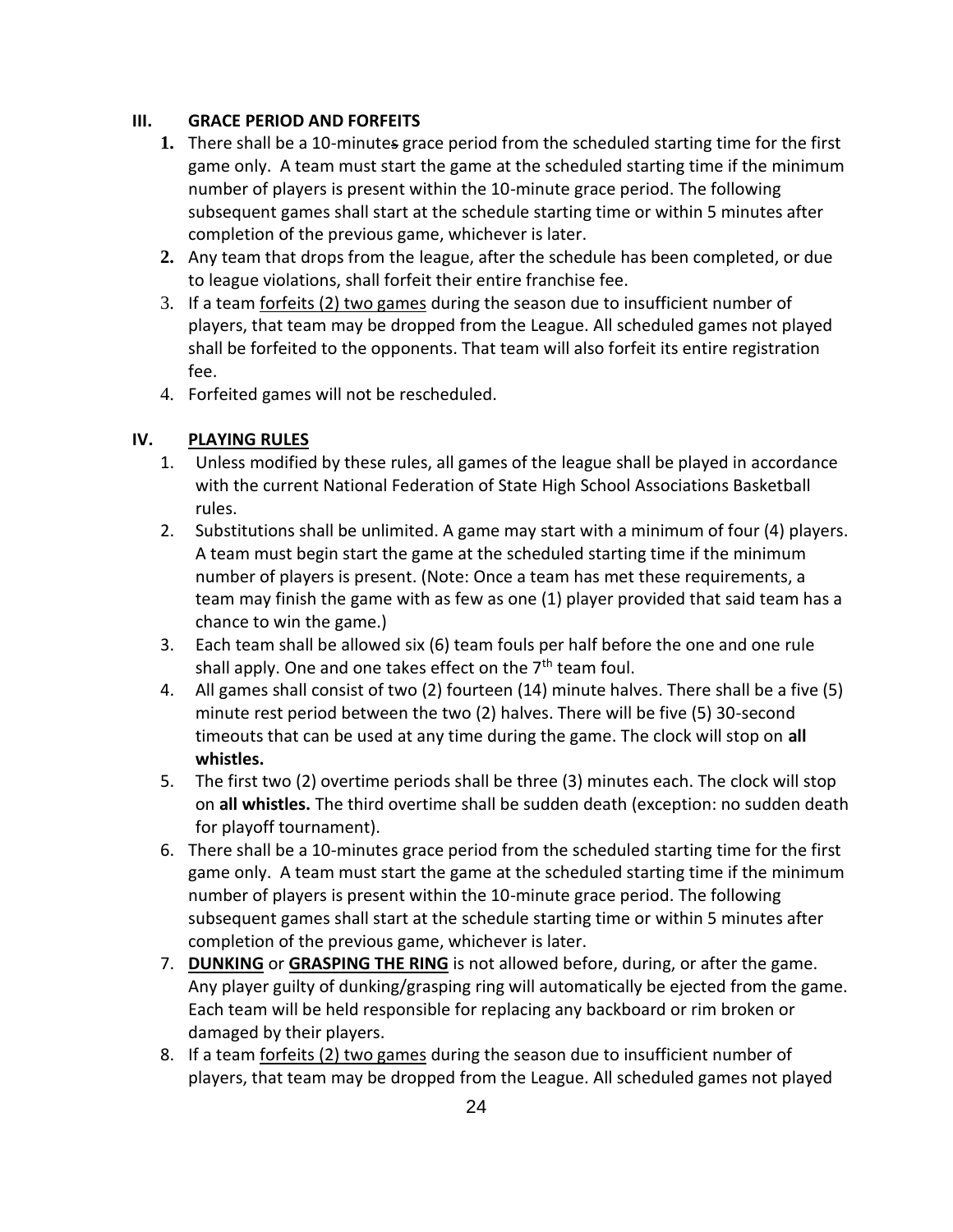shall be forfeited to the opponents. That team will also forfeit its entire registration fee.

- 9. Forfeited games will not be rescheduled.
- 10. **UNIFORMS:** All team players shall dress in the same color shirts with at least a six-inch number on the back (no duplicate numbers). The home team (second team listed on the schedule) shall wear their light-colored jersey and the visiting team will wear their dark colored jersey. Teams must have two (2) uniform colors available at each game. Failure to have an alternate uniform color available could cause the game to be forfeited to the opposing team.
- 11. **GAME BALL:** The 5<sup>th</sup> and 6<sup>th</sup> Grade Boys and all Girls grade levels will use an intermediate sized ball (28.5 inches) for all games. All other divisions will use a regulation sized ball (29.5 inches). The home team is responsible for supplying an official game ball for each league game.

#### **V. LEAGUE FORMAT**

- 1. REGULAR SEASON:
- 2. 8 game season.
- 3. Games played on a combination of Saturdays and Sundays.
	- a. Saturday start time: After 10am
	- b. Sunday start time: After 12pm

#### **VI. PLAYOFF TOURNAMENT:**

A single elimination post-season playoff for all teams will be conducted at the conclusion of the winter league only.

- 1. Each team must confirm their availability to participate in the playoff.
- 2. Each grade level will consist of an upper and lower bracket.
	- a. Teams will be placed in either bracket based on league record, strength of schedule, margin of victory and other factors to be determined by the League Office.
- 3. League Office reserves the right to place a team in any bracket.
- 4. Playoff scheduling considerations will be accepted on behalf of people coaching multiple teams in the MCR affiliated leagues (Youth Rec, HS Rec and RSL) only.
- 5. Ties affecting the playoff tournament positions shall be decided as follows:
	- a. Record in the division (Win = 2pts; Loss = -1pts)
		- If tied, then
	- b. Record of teams against each other in division competition If tied, then
	- c. Margin of victory of teams against each other in division competition.

#### **VII. GAME DAY PROCEDURES**

1. Coach/Team Manager must submit a line up sheet to table staff prior to start of the game.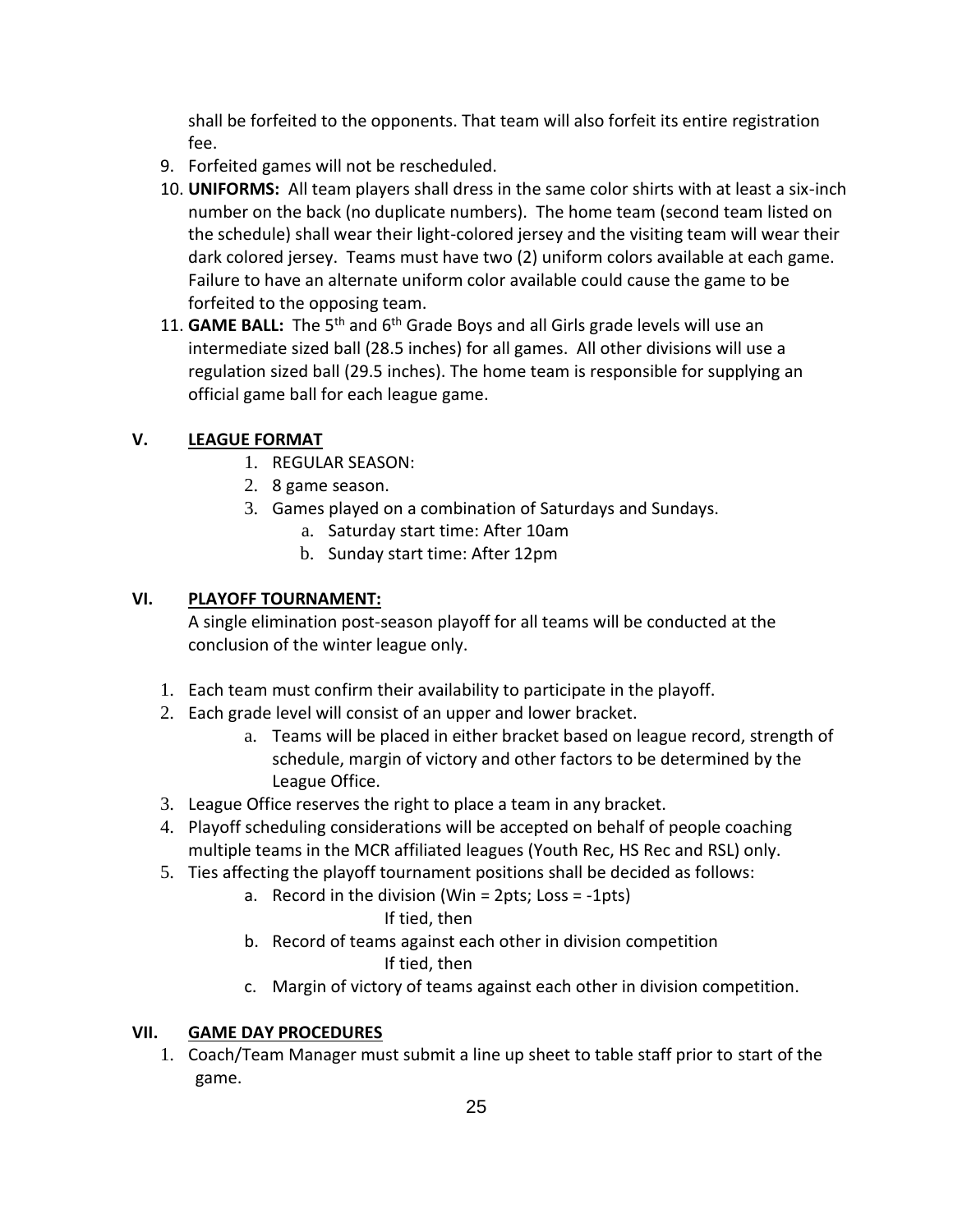- 1. Line up sheet must have first and last name of each player to be accepted.
- 2. Protests about ineligible players must be brought to the attention of the table staff prior to the start of a game.
- 3. Coach/ Team Manager must initial/ sign the score sheet confirming the final score with table staff.
- 4. Teams/ Parents and Spectators are required to clean up their bench area at the conclusion of games. Failure to do so can result in loss of gym permit.
- 5. Gym Facility Rules
	- a. Bouncing balls in the hallways is prohibited.
	- b. Roaming around the school is prohibited.
	- c. Leaving trash at the conclusion of games is prohibited.
	- d. Congregating in spaces/ rooms other than the lobby or gym is prohibited.
	- e. Failure to adhere to the rules may result in loss of gym permits.
- 6. In the event of forfeiture, it is the responsibility of the team manager/ coach to notify their opponent and the league coordinator in advance.

#### **VIII. RESCHEDULING OF GAMES**

- 1. In the event of inclement weather or gym closures, games will be rescheduled at the league coordinator's discretion.
- 2. Forfeits will not be rescheduled.
- 3. Summer season game schedules will not be changed or modified for any reason other than unexpected gym closures or inclement weather.
- 4. Changes to winter regular season game schedules will not be made by the league coordinator after the schedules have been posted unless:
	- a. Inclement weather occurs.
	- b. Unforeseen closure of a gym occurs.
	- c. Coaching conflict for people that coach multiple teams in MCR affiliated leagues (RSL, Youth Rec or HS Rec.).

1a. Must be initiated by the team/ coach with the conflict. The opponent must be contacted by the coach, and written agreement must be sent to the league coordinator for approval.

#### **IX. DISCIPLINARY ACTION & APPEAL PROCESS – Please see page 27 and 28, Section I. and II. for details.**

#### **XI. MISCELLANEOUS**

a. **AWARDS** shall be distributed as follows: League Champion – 12 individual awards Playoff Champion – 12 individual awards \* Winter League only Playoff Runner-Up- 1 team award\* Winter League only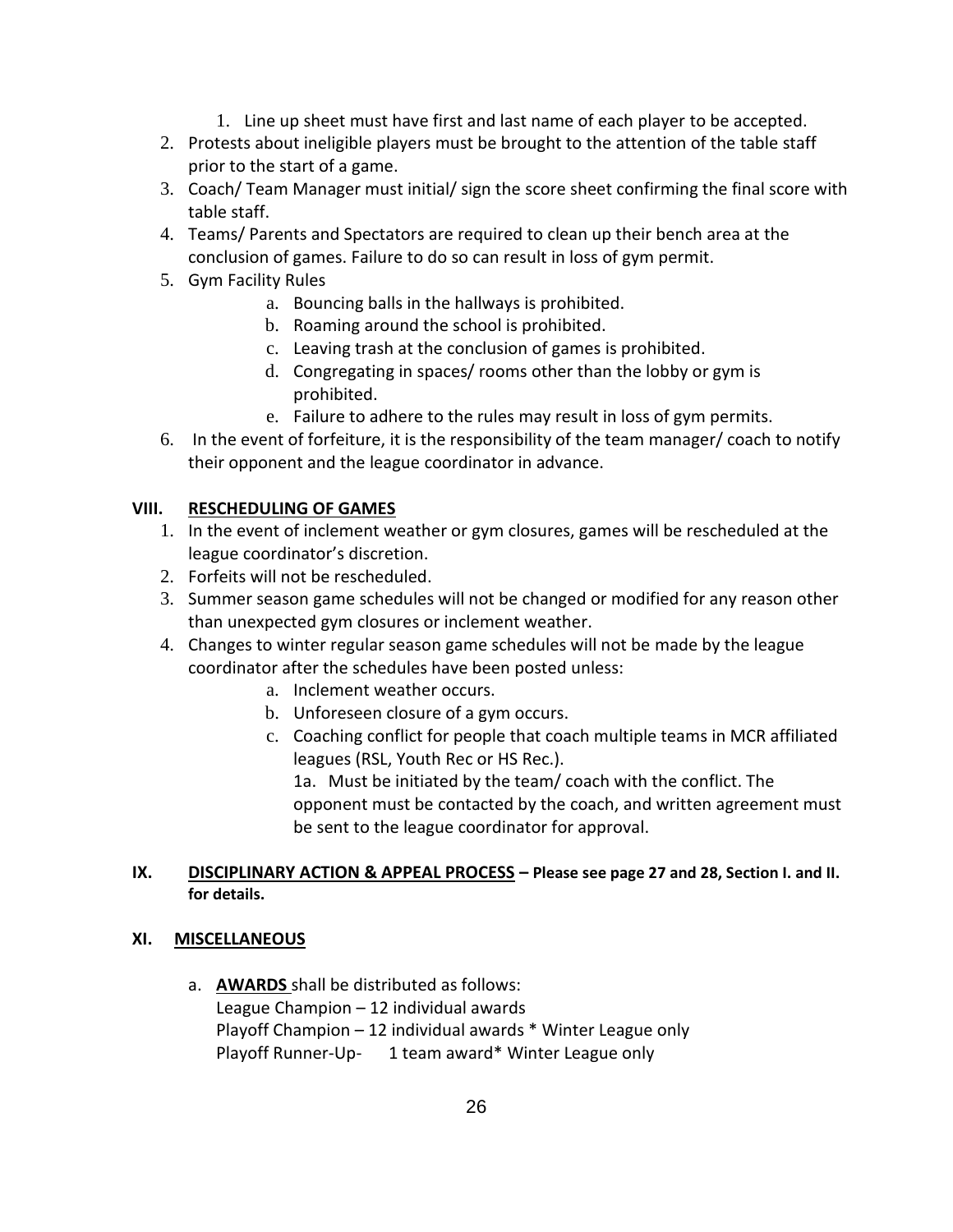## **Discplinary Action and Appeal Process (All Leagues K-12 & Rising Star)**

*I.* Disciplinary Action

Montgomery County Recreation sports leagues are intended to be recreational in nature. It is expected that all participants will conduct themselves in keeping with the highest standards of sportsmanship. Unsportsmanlike conduct will not be tolerated. Unsportsmanlike conduct includes, but not limited to such things as assault, verbal abuse, threats, and physical violence against other participants, referees, staff, managers, coaches, etc., inappropriate language at a recreational environment, excessive arguing with referees, and dangerous actions,

- a. The team manager/coach is responsible for the conduct of their team and spectators.
- b. Montgomery County Recreation and the League Office reserve the right to have closed gym games based on spectator behavior. Closed gym games consist of referees, coaches and players only.

#### **1. EJECTIONS**

- **a.** Any ejected manager, coach, or spectator must leave the facility. Ejected players may be asked to leave the facility if they are uncontrollable at the discretion of the Gym Supervisor.
- **b.** A player, manager, or coach who is ejected from a game by an official or for dunking/grasping the rim, shall be suspended for at least one (1) additional game (next league game played by that team). A second ejection during the season shall be an automatic suspension for a period of at least one (1) year from the date of the second incident.

#### **2. SUSPENSIONS**

- **a.** Any player, manager, or coach who approaches an official in a negative manner before, during or after the conclusion of a league game shall be suspended for at least one (1) game.
- **b.** *A spectator who is ejected from a game by an official or who approaches an official in a negative manner during a game or after the conclusion of a league game shall be suspended for at least two (2) additional games (the next league games played by that team).*  An ejected spectator must leave the building.
- **c.** *The suspended spectator is also required to schedule and attend a meeting with the League Office before their reinstatement into any Montgomery County Recreation Department*  activities. In addition, the head coach who is present at the league game where the incident *with the spectator occurred may be suspended for at least one (1) game (the next league game played by that team).*
- **d.** Anyone who makes physical contact with or threatens an official shall be suspended for at least one (1) year from the date of the incident.
- **e.** Any unsportsmanlike conduct may result in barring the player(s) or the team from further participation in the League.
- **f.** Any suspension handed out can be appealed to the League Office. The appeal must be submitted in writing within 48 hours after the affected individual has received the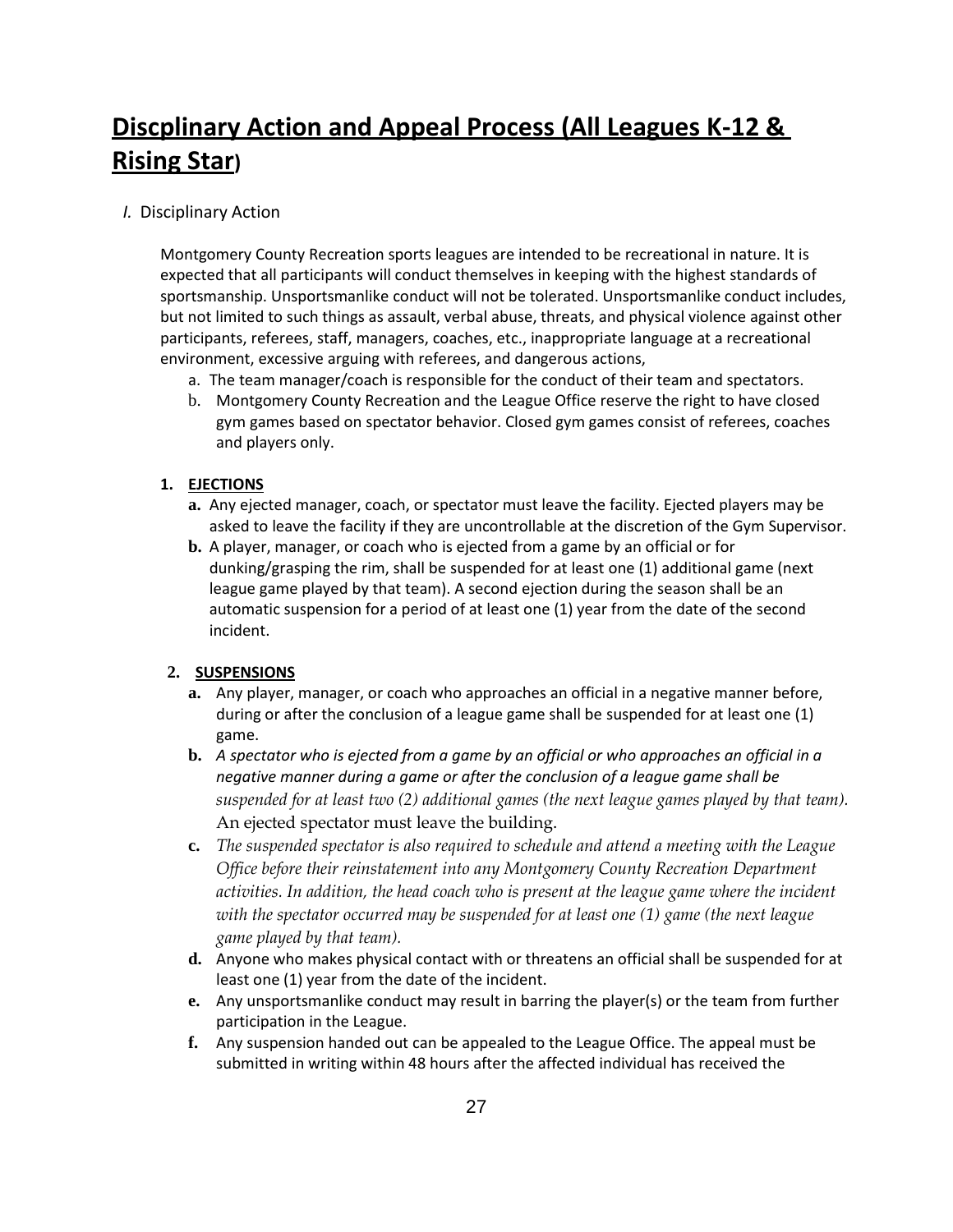suspension letter. A hearing will be called within five working days upon receipt of the appeal in the League Office.

**g.** A coach/manager that pulls a team off the floor for any reason: that team and coach will be suspended for the remainder of that season, plus the following year.

#### *II.* **APPEAL PROCESS** *(The following applies to all Youth Basketball Leagues):*

- **a.** If a participant is suspended for violations under rule III. Disciplinary Action, and choses to appeal, that individual, player, coach or manager will be allowed 72 hours following the receipt of the decision, to respond in writing.
- **b.** Any Suspensions will be held in abeyance pending the outcome of the appeal.
- **c.** An Appeal Board only hear an appeal if requested. An appeal will be heard within five working days from the date that the appeal is received by the Sports Program Supervisor/ League Office.
- d. The Appeal Board will be composed of persons knowledgeable of the standard regulations used by the Recreation Department as well as the philosophy and objectives of the sports programs. The Board will designate one individual to act as the Commissioner of the Board. The Board will be convened and assigned on a case-by-case basis by the Team Leader/ Sponsor supervising the incident. The Board must comprise of at least three members to hear an appeal and to determine the outcome. No more than one (1) member of the Appeal Board may be a current Sports Team member. It is recommended that Countywide or Area Recreation Advisory Board members serve if possible.
- e. The Appeal Board will meet and make recommendations concerning the conduct and rulings associated with team sports as referred. The Board will not rule on appeals concerning officials' calls or rule interpretations.
- f. The Program Supervisor/ League Office will present a written statement of all findings and/ or action(s) taken.
- g. Any individual requesting an appeal may present any evidence having a bearing on the case before the Board. Additional testimony may be heard from up to 2 additional individuals unless specifically waived by the Board.
- h. The Appeals Board will make a decision concerning the action to be followed. The decision to uphold the original decision or to modify or disallow the decision will be communicated to the parties involved, in writing, within a reasonable period of time (five days working days of the hearing).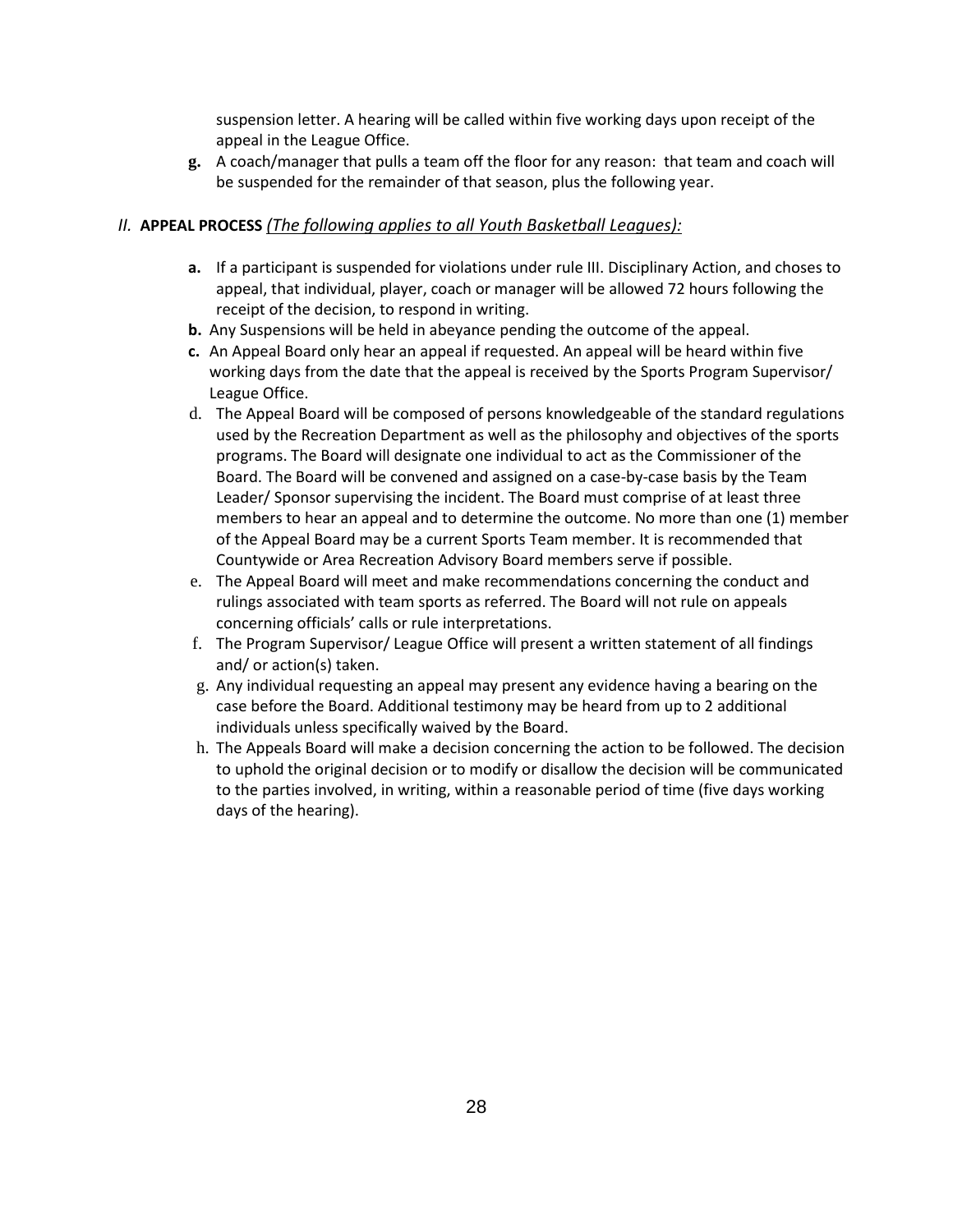# <span id="page-29-0"></span>PARENT/SPECTATOR CODE OF CONDUCT

#### *Overview*

*Montgomery County Recreation (MCR) provides a safe and balanced learning environment for players of all abilities that develops athletic skills, character, sportsmanship, and teamwork for youth through their participation in recreational sports.*

*Montgomery County Recreation (MCR) promotes the physical, social and emotional development of youth participants. It is essential for parents, coaches and officials to encourage young athletes to embrace the values of good sportsmanship. All adults involved in youth sporting events should be models of good sportsmanship and lead by example demonstrating fairness, respect and self-control.*

*As a parent or guardian of a MCR player, I pledge to be responsible for my (and any other parent, guardian or guests of my child) words and actions while attending, coaching or participating in a youth sporting event. I shall conform my behavior to the following code of conduct:*

- 1. I will remember that children participate to have fun and that the game is for the youth participants, not adults.
- 2. I (and my guests) will be a positive role model for my child and encourage sportsmanship by showing respect and courtesy, and by demonstrating positive support for all players, coaches, officials and spectators at every game, practice or other sporting events.
- 3. I (and my guests) will not engage in any kind of unsportsmanlike conduct with any MCR staff, official(s), coach(es), player(s), or parent(s) such as booing and taunting; refusing to shake hands; verbal or physical threats; or using profane language or gestures.
- 4. I will not engage or encourage my child or any other person to engage in any behavior which would endanger the health, safety or well-being of any coach, parent, player, participant, official, MCR staff or any other attendee.
- 5. I will treat, and ensure my child treats, any coach, parent, player, participant, official, MCR staff or any other attendee with respect regardless of race, creed, color, national origin, sex, sexual orientation, game play or ability.
- 6. I will not initiate and will not tolerate my child initiating a verbal or physical fight, abuse, negative comments or scuffle with any coach, parent, player, participant, official, staff or any other attendee.
- 7. I will not embarrass my child by calling attention to him/her through loud or rude behavior.
- 8. I will encourage my child to practice good sportsmanship.
- 9. I will never ridicule or yell at my child or other participants for making a mistake or losing a competition.
- 10. I will promote the emotional and physical well-being of all the athletes ahead of any personal desire I may have for my child to win.
- 11. I will respect the staff and official's authority during games and will never question, discuss, or confront coaches or MCR staff at the game, and will take time to speak with coaches privately at an agreed upon time and place if I have an issue or concern.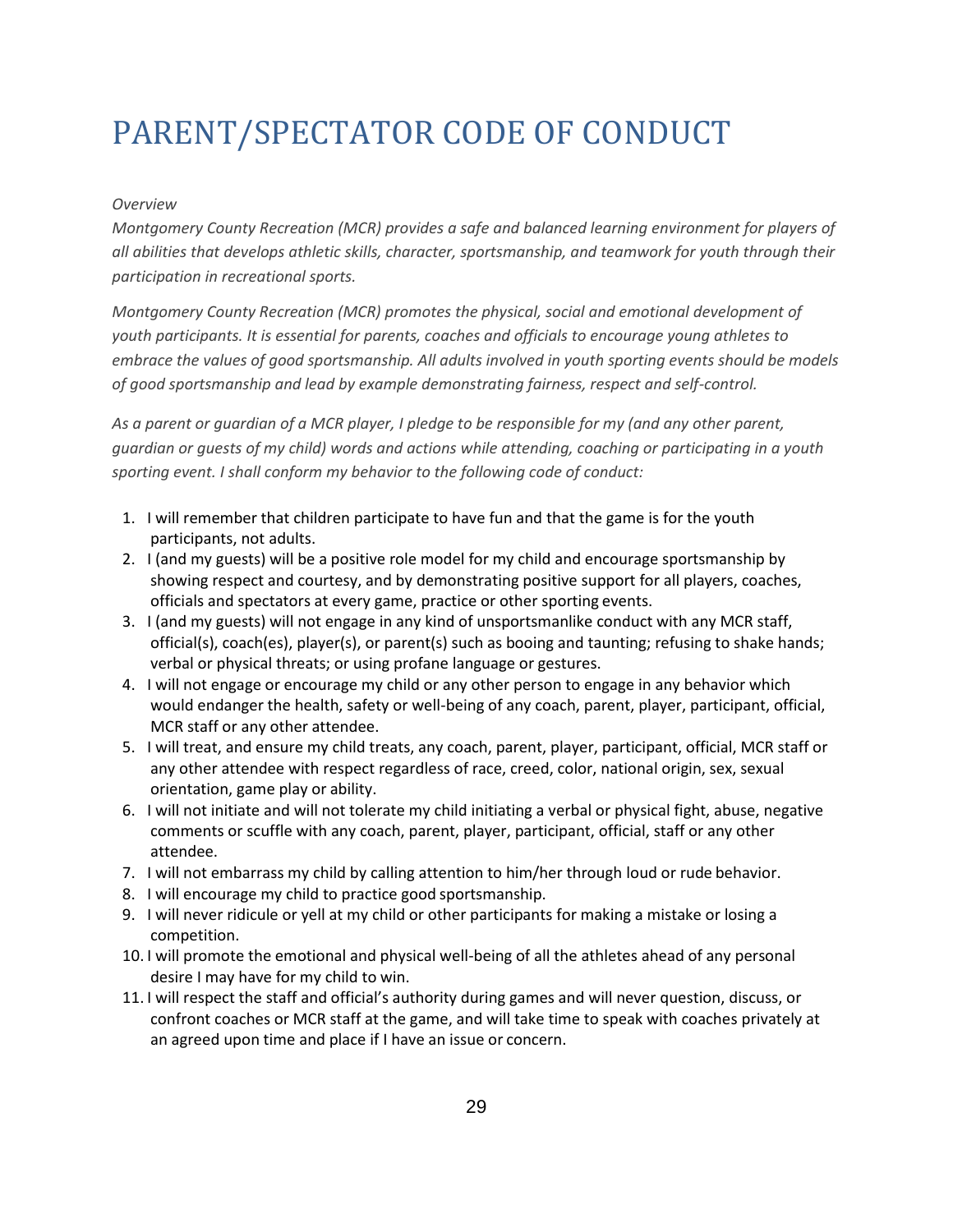- 12. I will help ensure that each child plays in a safe and healthy environment, leave food and beverages outside the gym (if applicable), help pick up trash, and notify coaches or staff of noticeable playing hazards.
- 13. I will assure the environment is free from tobacco products, drugs and alcohol at all youth sporting events.
- 14. I will accept decisions of officials as being fair and performed to the best of their ability. I will refrain from criticizing any of the above verbally or by gesture. I will never go onto the court/field while the game is in progress to dispute a call and allow any questions or rule interpretations to be handled appropriately by the coaches, staff and officials during time-outs/between halves or each quarter.

**I hereby agree that if I (or other parent, guardian, or guests of my child) fail to conform my conduct to the foregoing while attending, coaching, or participating in a MCR youth sporting event, I and/or my child will be subject to disciplinary action, including but not limited to the following in any order or combination:**

- 1. Verbal warning issued by a league, MCR organization or a MCR official who is authorized to issue such warning.
- 2. Written warning issued by a league, MCR organization or a MCR official who is authorized to issue such warning.
- 3. Suspension or immediate ejection from a MCR event issued by a league, MCR organization ora MCR official who is authorized to issue such suspension or ejection.
- 4. Suspension from multiple MCR events issued by a league, MCR organization or a MCR official who is authorized to issue such suspension.
- 5. One season, multiple season or permanent suspension issued by a league, MCR organization or a MCR official who is authorized to issue such suspension.

**If a spectator is ejected for these or any reason, as dictated by the league rules, he/she may not attend the next two (2) games at a minimum. If a spectator is ejected a second time or acts out physically towards another individual, he/she will not be allowed to attend any Montgomery County Recreation Sports activities for a minimum one (1) year from the date of the incident. If such action is taken, the individual must meet with the League Office prior to returning to any event. In addition, the head coach present at the game will be suspended for at least one (1) game.**

*\*\*\* Montgomery County Recreation reserves the right to conduct a closed sporting event: consisting of players, coaches, MCR staff and officials, if spectator behavior becomes a distraction and/or unsafe for all.*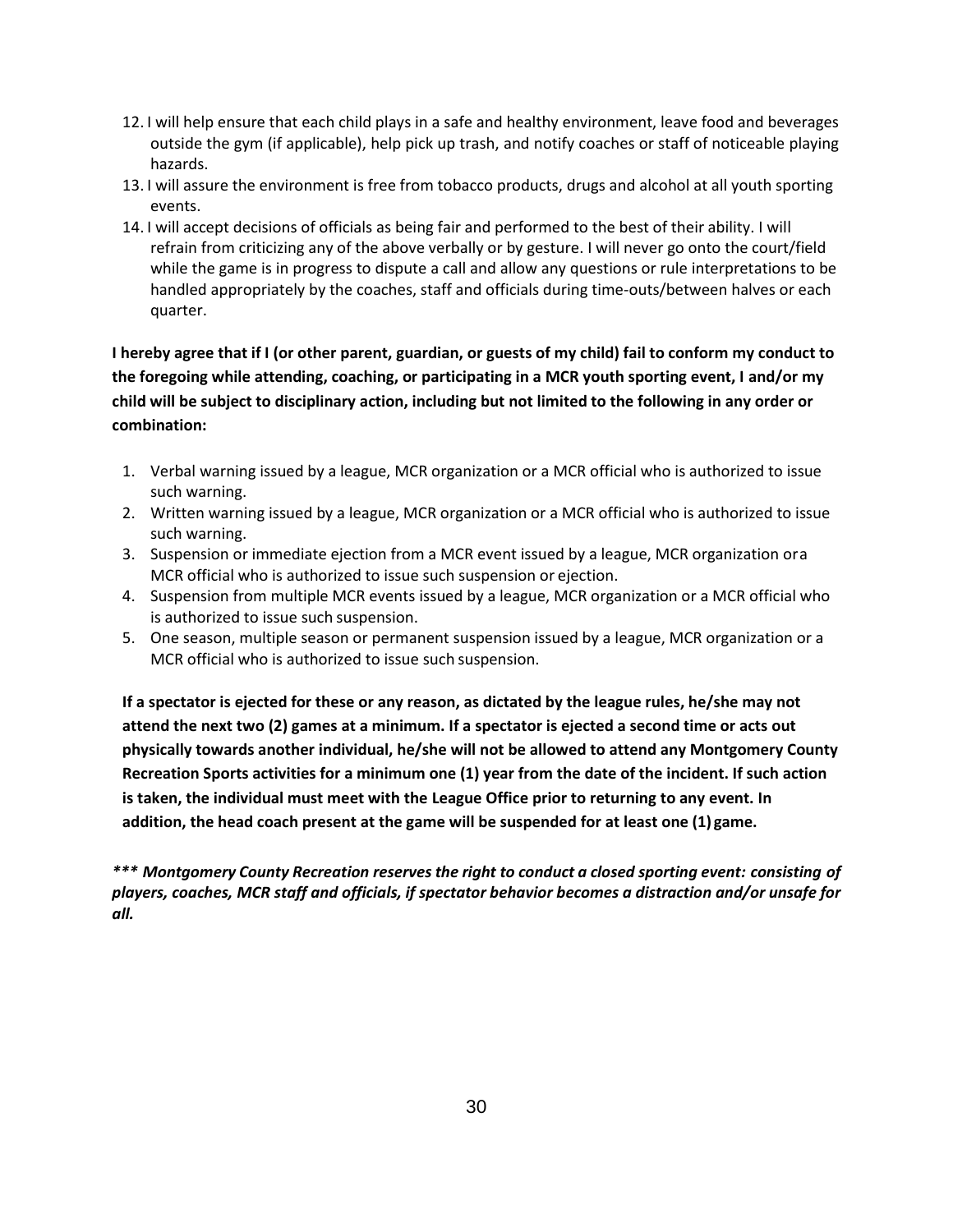# <span id="page-31-0"></span>COACH'S CODE OF ETHICS

It shall be the duty of each Coach to:

- 1. Comply with the philosophy, policies and procedures of Montgomery County Recreation. Respect all employees and volunteers involved in the program. Please remember that each coach is a representative of Montgomery County Recreation.
- 2. Encourage and compliment players when they show improvement, play with extra effort, or simply need kind words. Do not unduly criticize players in front of spectators or other players. Criticism should be constructive in nature. Remember, these are young athletes who are still learning.
- 3. Abide by a doctor's decision in all matters of players' health, injuries, and ability to play.
- 4. Not allow a player to enter or re-enter a game if there is any doubt as to the seriousness of an injury.
- 5. Exhibit good sportsmanship by refraining from rude or abusive language, actions or gestures.
- 6. Encourage good sportsmanship by demonstrating respect and positive support for all players, coaches, officials, staff, and other spectators at every game and practice.
- 7. Accept decisions of officials as being fair and performed to the best of their ability. A coach must never go onto the court/field while the game is in progress to dispute a call. Any questions or rule interpretations should be handled during time-outs/stoppages in a proper manner.
- 8. Assist in maintaining a drug, alcohol, and tobacco-free environment by refraining from their use at all practices and games.
- 9. Be responsible for ensuring that players on his/her team and team parents/spectators are aware and understand the Parent/Spectator Code of Conduct listed above.
- 10. Demonstrate dignity in winning or in losing, recognizing that both offer opportunities for the personal growth of our youth participants.
- 11. If a coach is ejected, he/she must sit out the following game.

*\*\*\*Montgomery County Recreation reserves the right to conduct a closed sporting event: consisting of players, coaches, MCR staff and officials, if spectator behavior becomes a distraction and/or unsafe for all.*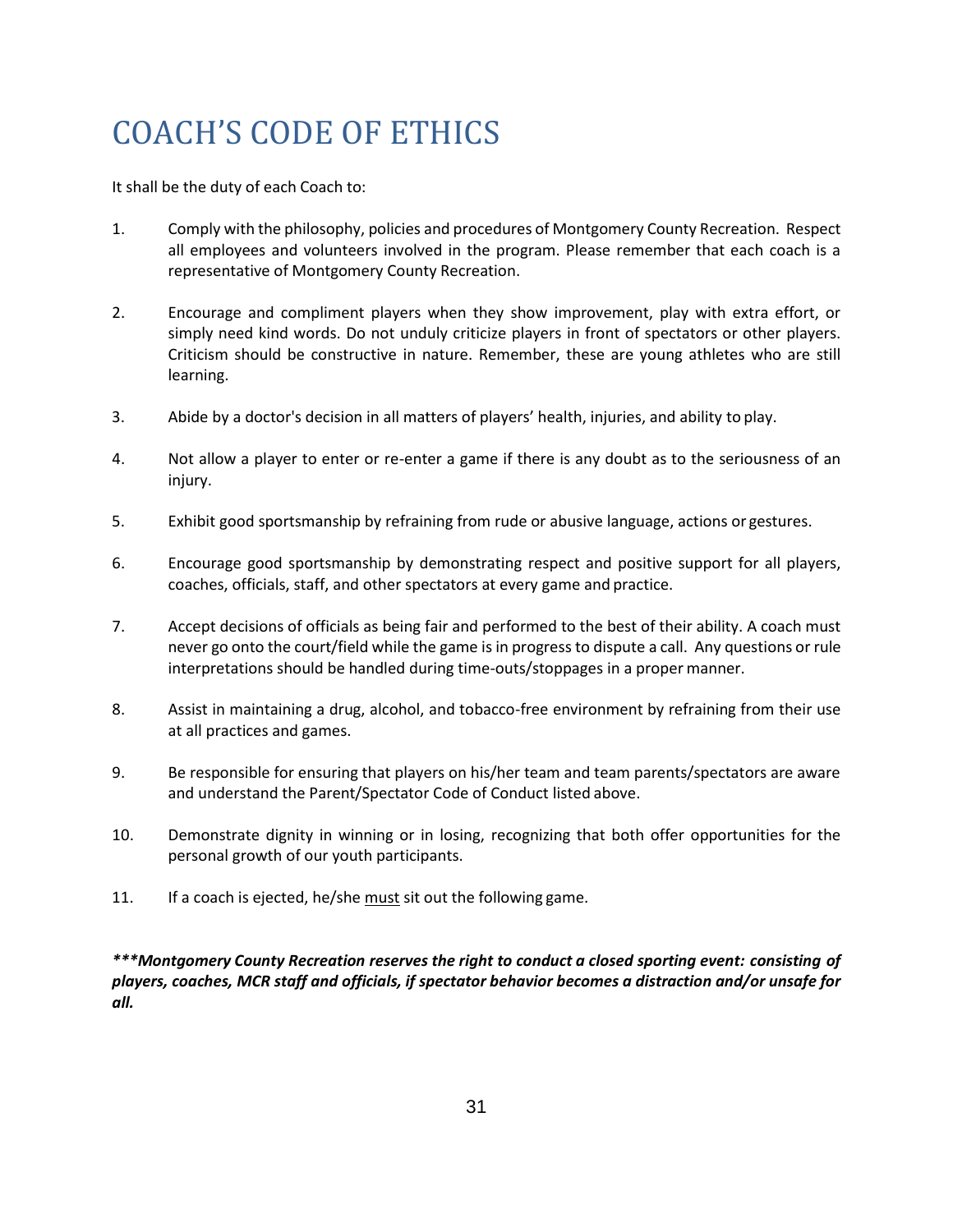## <span id="page-32-0"></span>INCLEMENT WEATHER POLICY

When Montgomery County Recreation must close or cancel programs due to inclement weather or other circumstances related to participant and staff safety, the first notification is made through Montgomery County's emergency notification system, **Alert Montgomery**.

Please register for the most up to date information regarding delays, cancellations or closures at [https://alert.montgomerycountymd.gov.](https://alert.montgomerycountymd.gov/) Alert Montgomery provides accurate, immediate emergency notifications from Montgomery County to your cell, work or home phone, via text, email or voice message. Real-time emergency updates can also be accessed through the department's Facebook and Twitter sites or by calling the facilities directly. Given that participants and employees often travel distances and weather conditions may vary considerably across the county, residents are advised to exercise caution and consider personal safety as the first priority.

#### **Weather updates will be posted in the following locations:**

- Montgomery County Recreation website: [www.montgomerycountymd.gov/rec](http://www.montgomerycountymd.gov/rec)
- Inclement Weather Line: 240-777-6889
- Facebook: <https://www.facebook.com/montgomerycountyrecreation>
- Twitter: <https://twitter.com/MoCoRec>